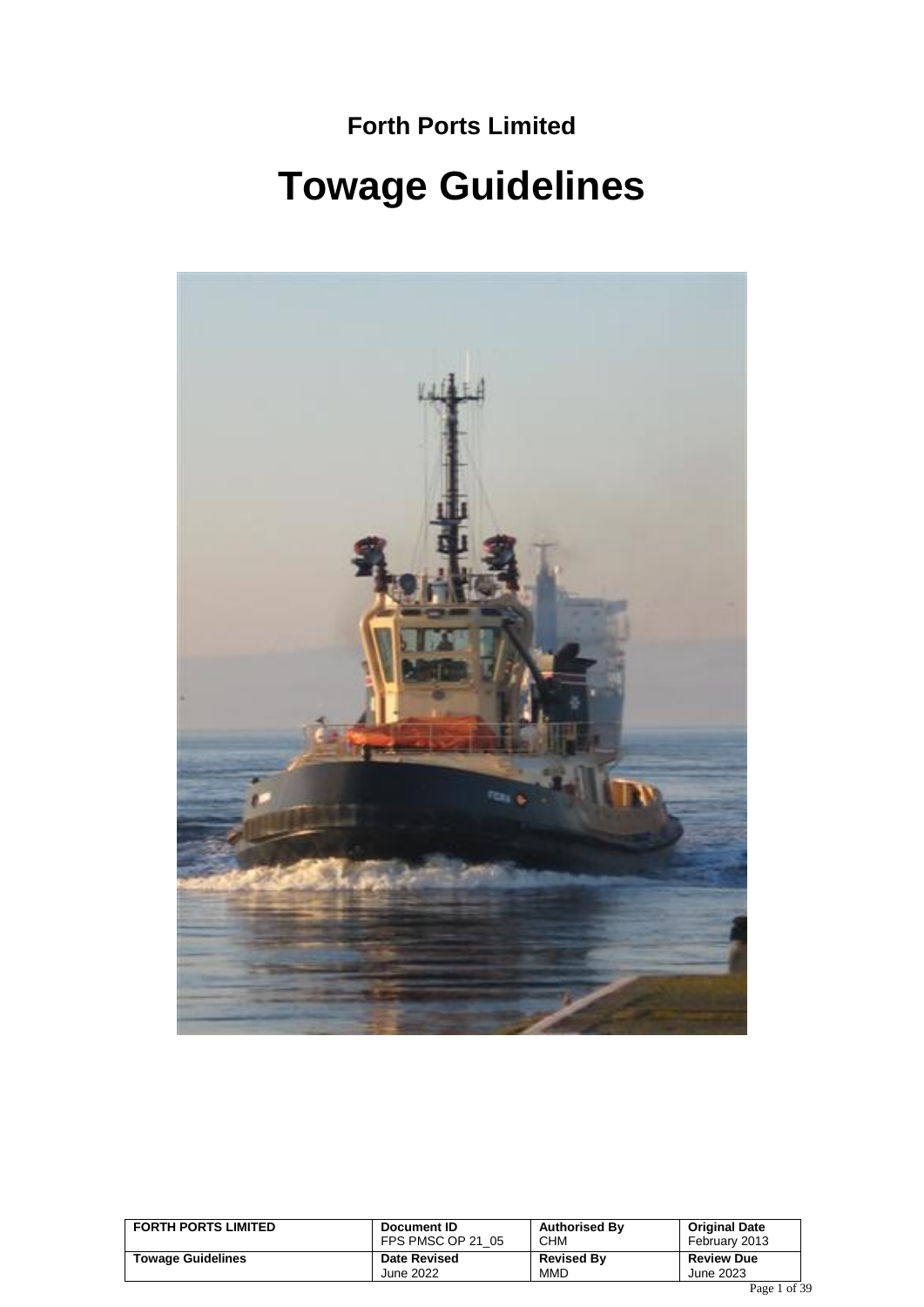### **RECORD OF CHANGES**

| <b>Ref</b>     | <b>Item</b>                                 | <b>Date</b>               | <b>Initial</b> |
|----------------|---------------------------------------------|---------------------------|----------------|
|                | <b>Updated Contents Page (Page Numbers)</b> | 21st April 2014           | MM             |
|                | <b>Updated Website Links</b>                |                           |                |
|                | 2.3.1 - Qualifications Pg.6                 |                           |                |
|                | 2.7.2 - Tow Quick Release Pg.10             |                           |                |
|                | 2.9 - Towing in Restricted Visibility Pg.13 |                           |                |
|                | 4 - Towing Barges / Dead Ships Pg.18        |                           |                |
| $\overline{2}$ | Updated website links throughout            | $9th$ June 2020           | <b>RM</b>      |
|                | Added paragraph on Rig moves at Dundee      |                           |                |
| 3              | <b>Updated Appendice A - Dundee</b>         | 7 <sup>th</sup> June 2022 | AB             |
|                |                                             |                           |                |
|                |                                             |                           |                |
|                |                                             |                           |                |
|                |                                             |                           |                |
|                |                                             |                           |                |
|                |                                             |                           |                |
|                |                                             |                           |                |
|                |                                             |                           |                |
|                |                                             |                           |                |
|                |                                             |                           |                |

| <b>FORTH PORTS LIMITED</b> | Document ID         | <b>Authorised By</b> | <b>Original Date</b> |
|----------------------------|---------------------|----------------------|----------------------|
|                            | FPS PMSC OP 21 05   | <b>CHM</b>           | February 2013        |
| <b>Towage Guidelines</b>   | <b>Date Revised</b> | <b>Revised By</b>    | <b>Review Due</b>    |
|                            | June 2022           | MMD                  | June 2023            |
|                            |                     |                      |                      |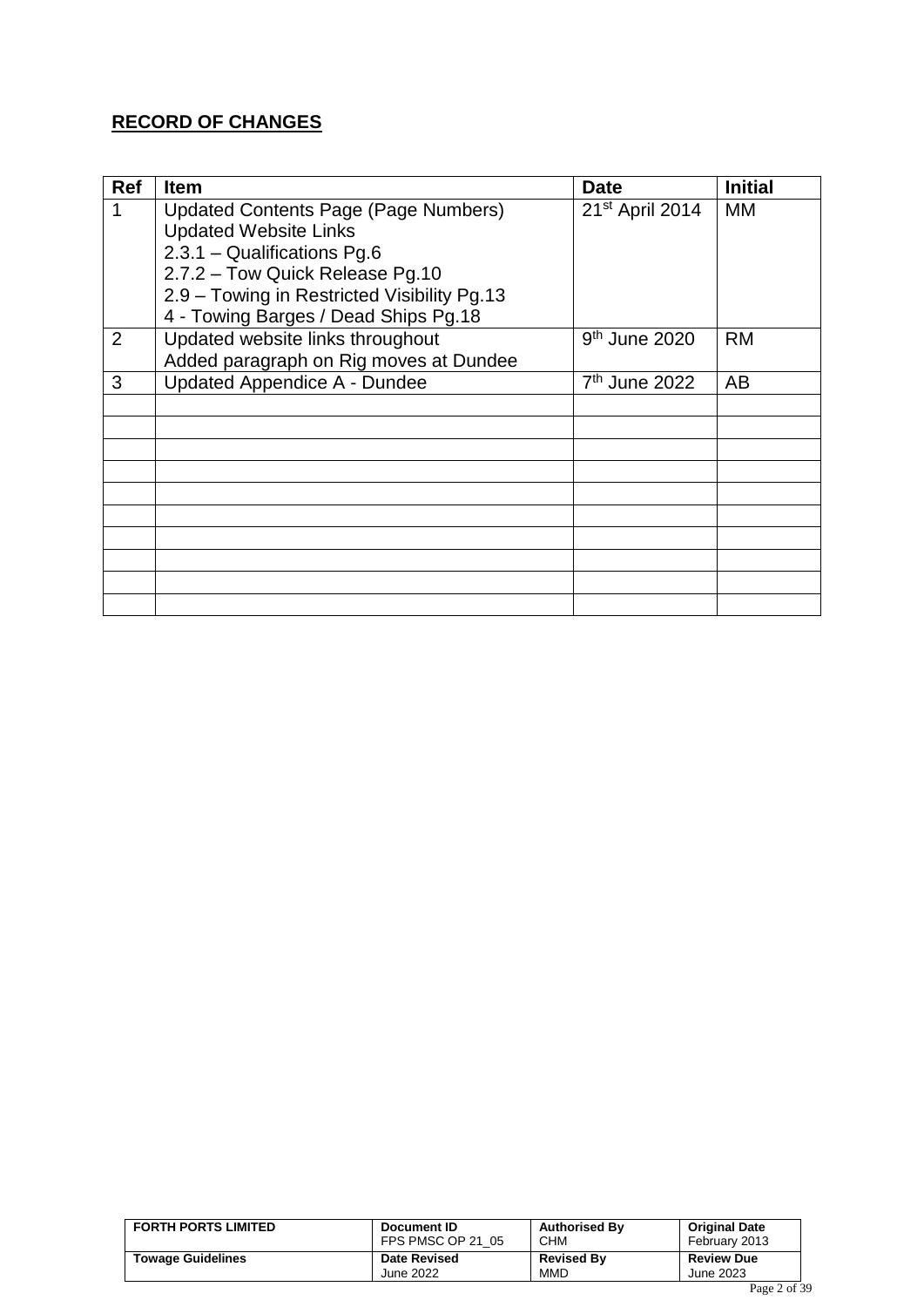# **Table of Contents**

| 1 <sub>1</sub> |                                                             |  |
|----------------|-------------------------------------------------------------|--|
| 2.             |                                                             |  |
| 2.1            |                                                             |  |
| 2.2            |                                                             |  |
| 2.3            |                                                             |  |
| 2.4            |                                                             |  |
| 2.5            |                                                             |  |
| 2.6            |                                                             |  |
| 2.7            |                                                             |  |
| 2.8            |                                                             |  |
| 2.9            |                                                             |  |
|                | 2.10                                                        |  |
|                |                                                             |  |
| 3.1            |                                                             |  |
| 3.2            |                                                             |  |
| 3.3            |                                                             |  |
| 3.4            |                                                             |  |
| 3.5            |                                                             |  |
| 3.6            |                                                             |  |
| 3.7            |                                                             |  |
|                |                                                             |  |
| 4.1            |                                                             |  |
| 4.2            |                                                             |  |
| 4.3            | Safe means of access, lighting and transfer of personnel 19 |  |
| 4.4            |                                                             |  |
| 4.5            |                                                             |  |
| 4.6            |                                                             |  |
| 4.7            |                                                             |  |
| 4.8            |                                                             |  |
| 5.             |                                                             |  |
| A              |                                                             |  |
| B              |                                                             |  |
| C              |                                                             |  |
| D              |                                                             |  |
| E              |                                                             |  |

| <b>FORTH PORTS LIMITED</b> | Document ID<br>FPS PMSC OP 21 05 | <b>Authorised By</b><br><b>CHM</b> | <b>Original Date</b><br>February 2013      |
|----------------------------|----------------------------------|------------------------------------|--------------------------------------------|
| <b>Towage Guidelines</b>   | <b>Date Revised</b>              | <b>Revised By</b>                  | <b>Review Due</b>                          |
|                            | June 2022                        | MMD                                | June 2023<br>$\mathbf{r}$ $\alpha$ $\beta$ |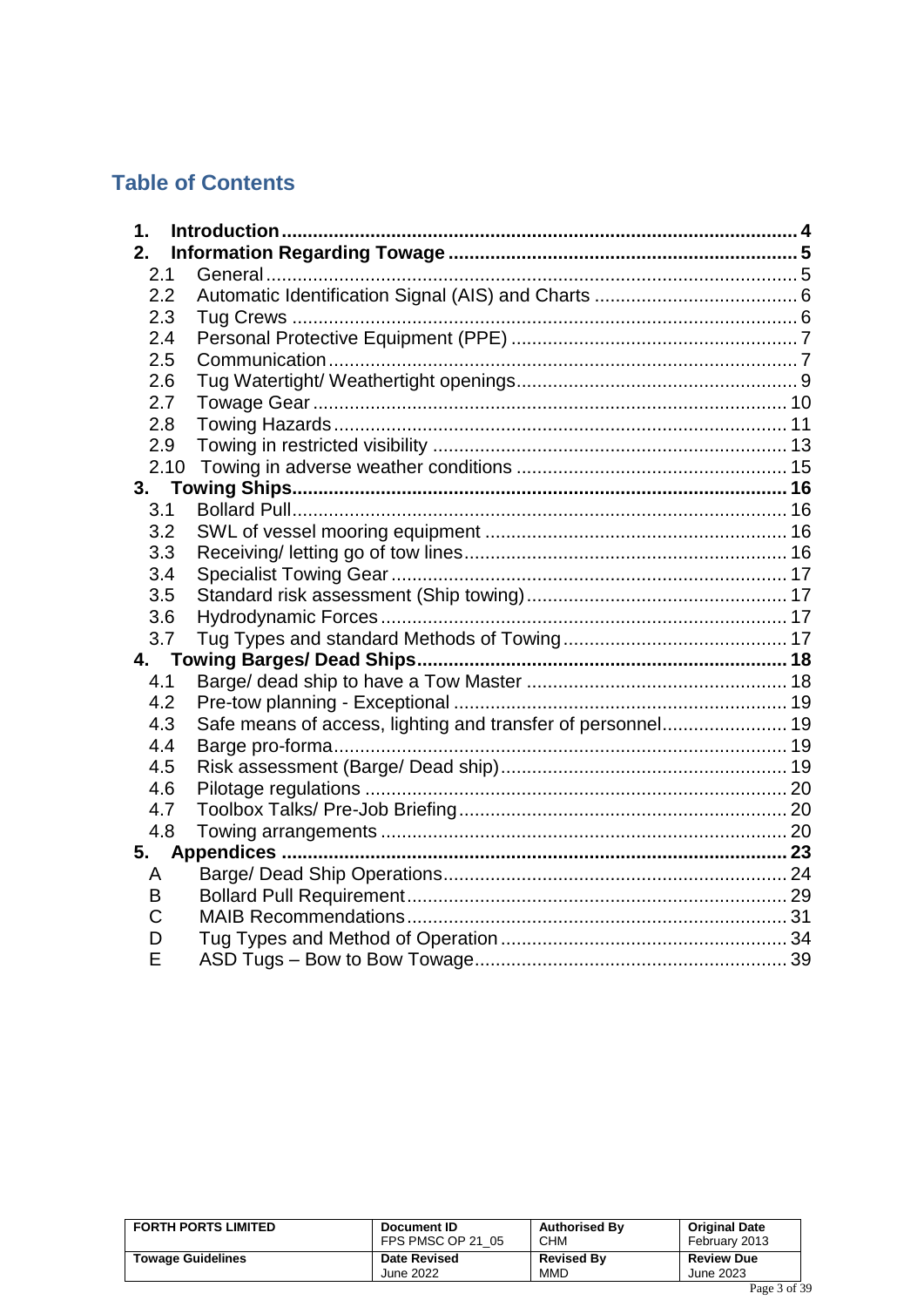## <span id="page-3-0"></span>**1 Introduction**

These guidelines have been produced for the assistance of the marine community who are involved in Towage/Barge/Dead Ship operations.

These guidelines form part of the Forth Ports Safety Management System, complying with the Port Marine Safety Code.

The document has been drawn up by a Forth Ports Harbour Master, a leading member of the towage industry and a Forth Pilot. The document was circulated for consultation prior to implementation.

The guidelines draw on good practice from the industry.

References to Forth Ports, in this document, apply to the Harbour Authority areas of both the Forth and the Tay.

| <b>FORTH PORTS LIMITED</b> | Document ID         | <b>Authorised By</b> | <b>Original Date</b> |
|----------------------------|---------------------|----------------------|----------------------|
|                            | FPS PMSC OP 21 05   | CHM                  | February 2013        |
| <b>Towage Guidelines</b>   | <b>Date Revised</b> | <b>Revised By</b>    | <b>Review Due</b>    |
|                            | June 2022           | <b>MMD</b>           | June 2023            |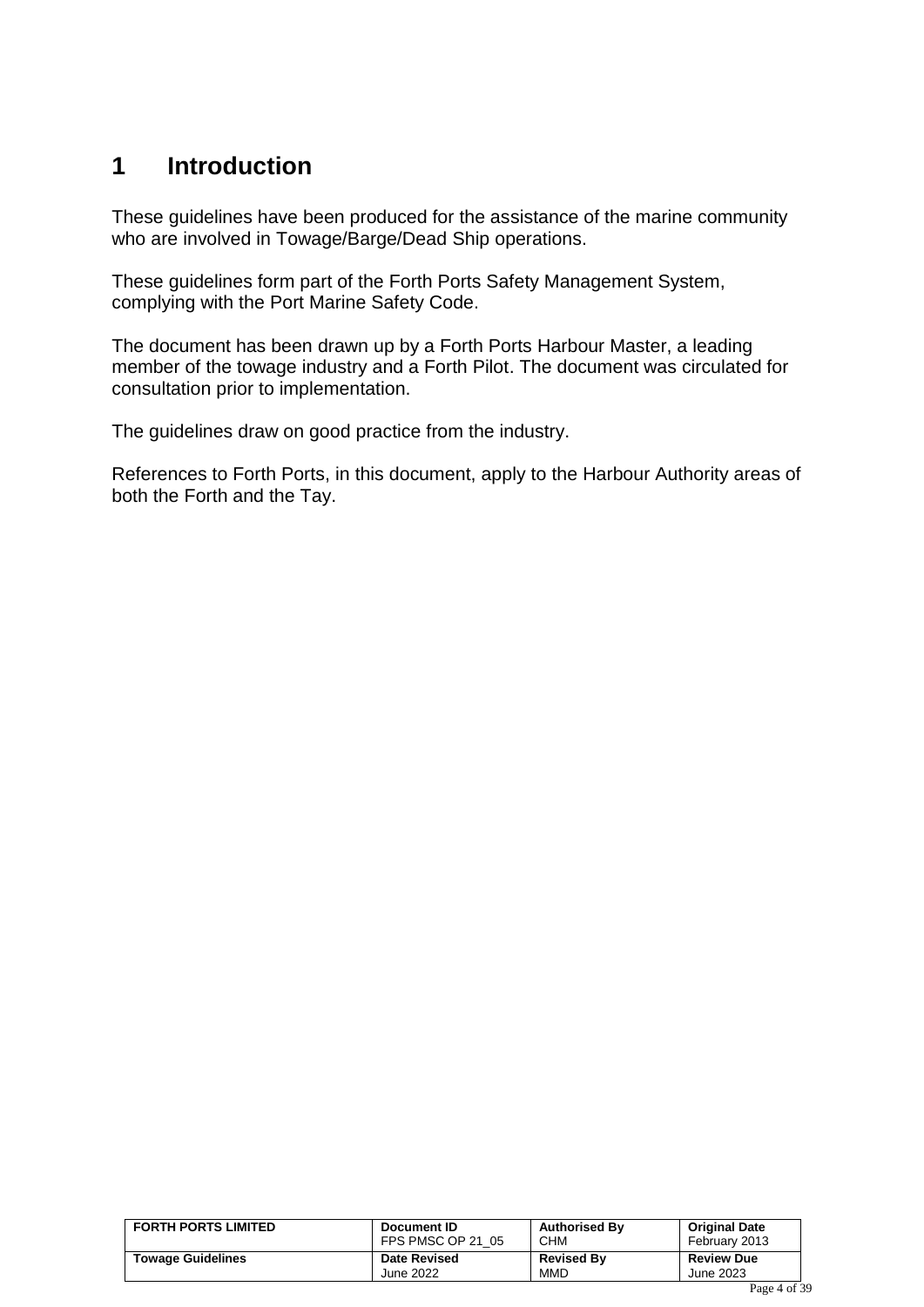# <span id="page-4-0"></span>**2 Information Regarding Towage**

### <span id="page-4-1"></span>**2.1 General**

#### 2.1.1 Licensed Tugs

As the Statutory Harbour Authority, Forth Ports must be satisfied that tugs operating within harbour authority waters are able to undertake towage operations safely. Tugs must also be crewed by certificated professionals with appropriate experience and skills to operate the vessel correctly.

#### 2.1.2 Sea Tugs

A sea going tug is a tug which is not permanently based at one of the harbours within the waters controlled by the Authority and does not hold a towage licence; for example, a tug towing a barge from an external port. When a sea going tug enters the estuary it must meet the same requirements as any other vessel (see General Direction 5).

In general sea tugs are larger and less manoeuvrable than harbour tugs and are less suited to berthing operations.

#### 2.1.3 Forth Ports Licensed tug regulations

A licensed tug is a vessel that has been granted a Towage Licence by Forth Ports. In order to obtain a license the tug must be inspected by a person appointed by the Authority to ensure it is fit for purpose.

#### Forth

Forth Ports Authority Order Confirmation Act 1969

"11. -(1) (a) The authority may from time to time licence such number of tugs belonging to any person for such period and on such terms and conditions as they think fit."

#### **Tav**

Dundee Harbour Order Confirmation Act 1952 "Part-XIII, Para 108

*108. The Trustees may from time to time build, purchase, contract for or hire and may maintain use and let steam or other powered tugs for the use and accommodation of vessels frequenting the harbour and may also from time to time license such number of steam or other powered tugs belonging to any person for such period and on such terms and conditions as they think fit.*

| <b>FORTH PORTS LIMITED</b> | Document ID         | <b>Authorised By</b> | <b>Original Date</b> |
|----------------------------|---------------------|----------------------|----------------------|
|                            | FPS PMSC OP 21 05   | <b>CHM</b>           | February 2013        |
| <b>Towage Guidelines</b>   | <b>Date Revised</b> | <b>Revised By</b>    | <b>Review Due</b>    |
|                            | June 2022           | <b>MMD</b>           | June 2023            |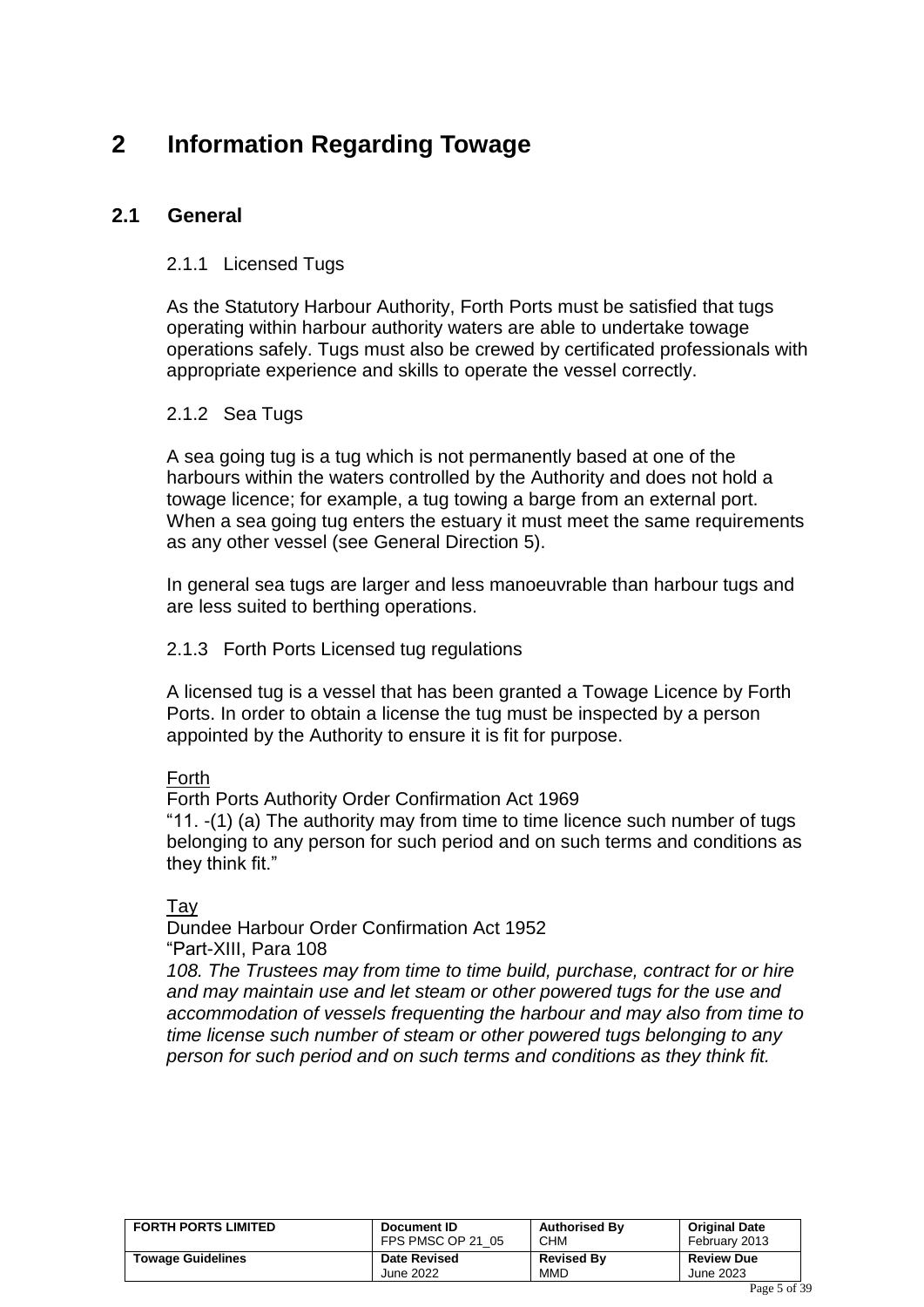### 2.1.4 Towage and PEC Holders/ MIC

Pilot Exemption Certificate (PEC) holders, applying for a PEC are only permitted to operate with tugs if examined during towage operations as part of the PEC process. PEC holders are not permitted to move their vessel when in a non-propelled status using tugs.

(See Pilotage Exemption Certificate Regulations)

Masters in Charge (MIC) are required to take a pilot if intending to employ the services of a tug.

### <span id="page-5-0"></span>**2.2 Automatic Identification Signal (AIS) and Charts**

Licensed tugs and work boats are required to have an AIS unit fitted in order to aid FTNS and other vessels maintain situational awareness of applicable river movements.

All vessels wishing to navigate to/ from a Port/ Terminal within the Forth and Tay estuaries must have onboard a folio of updated charts which are required for the transit. The specific requirements are listed in *Mariners Guide to the Forth.*

### <span id="page-5-1"></span>**2.3 Tug Crews**

### 2.3.1 Qualifications

National certification of tug crew is set by the Maritime and Coastguard Agency as per the Port Marine Safety Code. All crew must meet these requirements and the tugs must be safely and adequately manned. In addition all Masters of Forth Ports Licensed tugs are required to hold a Certificate of Competency (CoC) to STCW standards or Boatmaster License (or equivalent) with the an appropriate towage endorsement. This applies to General Towage (towing and pushing), however Forth Ports requires all tugs that engage in ship assist towage to be operated by STCW certificated masters.

Also Tug Masters and crew must meet the local knowledge standards, this aspect should be managed by the towage company.

### 2.3.2 Experience

Licensed towage providers must ensure their crews are trained with a firm understanding of the tugs they operate, towage techniques and the area in which they operate.

### 2.3.3 Working hours

All tug crew members must be properly rested in line with the recommendations of national and international legislation.

| <b>FORTH PORTS LIMITED</b> | Document ID         | <b>Authorised By</b> | <b>Original Date</b> |
|----------------------------|---------------------|----------------------|----------------------|
|                            | FPS PMSC OP 21 05   | <b>CHM</b>           | February 2013        |
| <b>Towage Guidelines</b>   | <b>Date Revised</b> | <b>Revised By</b>    | <b>Review Due</b>    |
|                            | June 2022           | <b>MMD</b>           | June 2023            |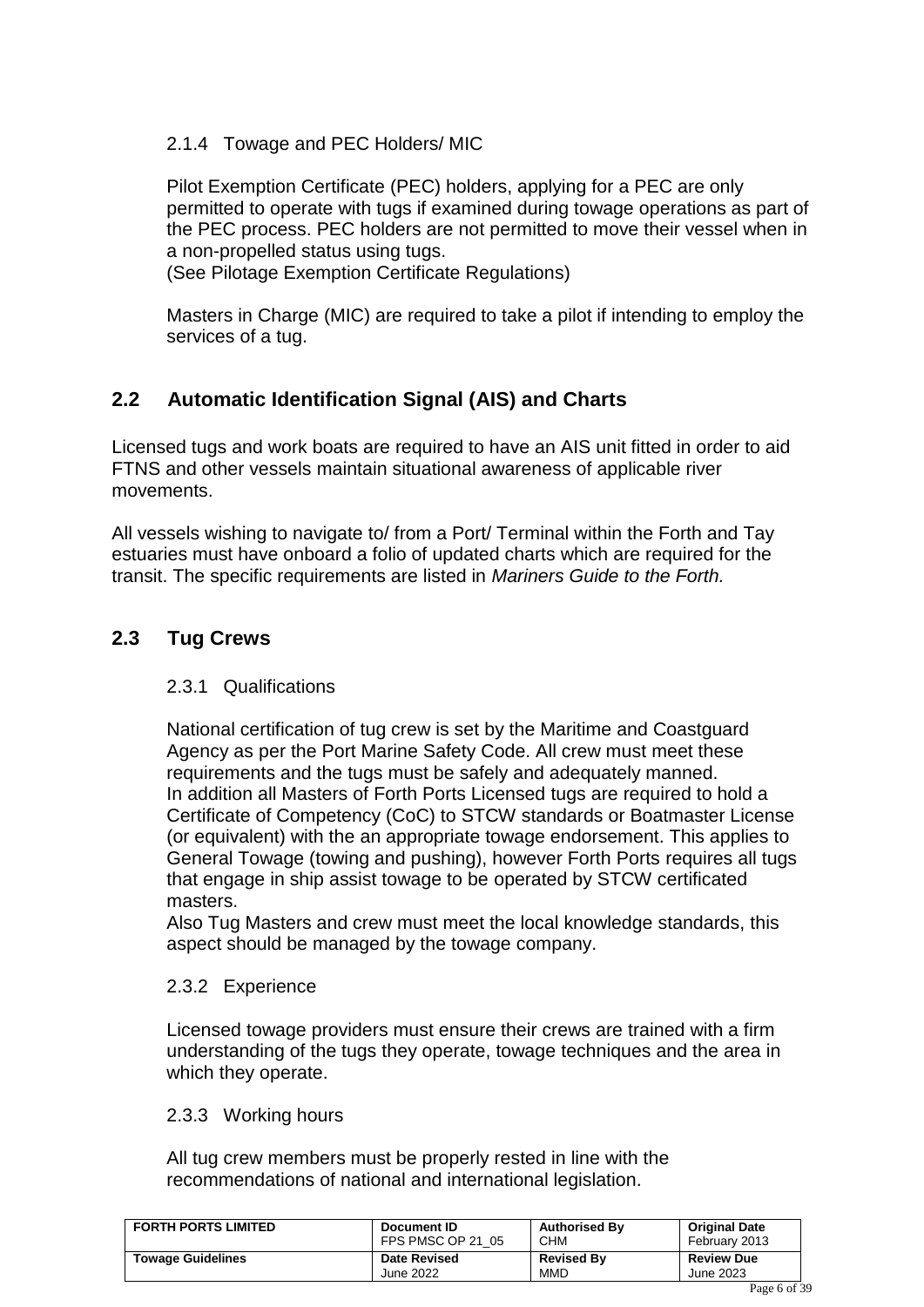### <span id="page-6-0"></span>**2.4 Personal Protective Equipment (PPE)**

Personnel on exposed decks are to wear appropriate Personal Protective Equipment (PPE) including hazardous duty (working) lifejackets in line with the tug's risk assessment. It is the Tug Master's responsibility to enforce the wearing and use of safety equipment. All PPE should be approved and in date.

The decision to put crew on the working deck to handle the towline and messenger in order to connect from the escorted ship will rest solely with the Tug Master. The criterion for this task will be whether the crew can safely carry out the task. Crew members are recommended to only proceed on deck during towage operations with the following equipment:

- Boilersuit or suitable alternative
- High Visibility Jacket
- Lifejacket
- Safety shoes or boots
- Safety Helmet fitted with chinstrap or approved safety head wear
- Gloves

### <span id="page-6-1"></span>**2.5 Communication**

Throughout towage operations good VHF communications between all parties is a vital component of safe towage operations. At all times tugs crew, ships crew and shore side staff must be able to communicate efficiently and clearly.

When communication has been established normal procedure is to change to a dedicated working channel to avoid saturation on FTNS working channel 71 and Channel 12 for Dundee. All communication should be short and precise to avoid confusion and include the name of the vessel/tug called.

If hand signals are used they should comply with industry standards.

#### 2.5.1 Vessel Master

In addition to the standard information passed to the Pilot, it is recommended that the Master provide the Pilot with a deck General Arrangement showing the layout and safe working load (SWL) of the mooring fittings, where known, and inform him:

Which fairleads, bollards and strong points etc can be used for towing; The SWL of this equipment;

Areas of hull strengthened or suitable for pushing by tugs and relevant identification marks employed. This information is needed due to variations in ship construction and the appropriate area frequently being out of line with the fairlead; and

Any special features (i.e. controllable pitch propellers, thrusters etc).

| <b>FORTH PORTS LIMITED</b> | Document ID         | <b>Authorised By</b> | <b>Original Date</b> |
|----------------------------|---------------------|----------------------|----------------------|
|                            | FPS PMSC OP 21 05   | <b>CHM</b>           | February 2013        |
| <b>Towage Guidelines</b>   | <b>Date Revised</b> | <b>Revised By</b>    | <b>Review Due</b>    |
|                            | June 2022           | MMD                  | June 2023            |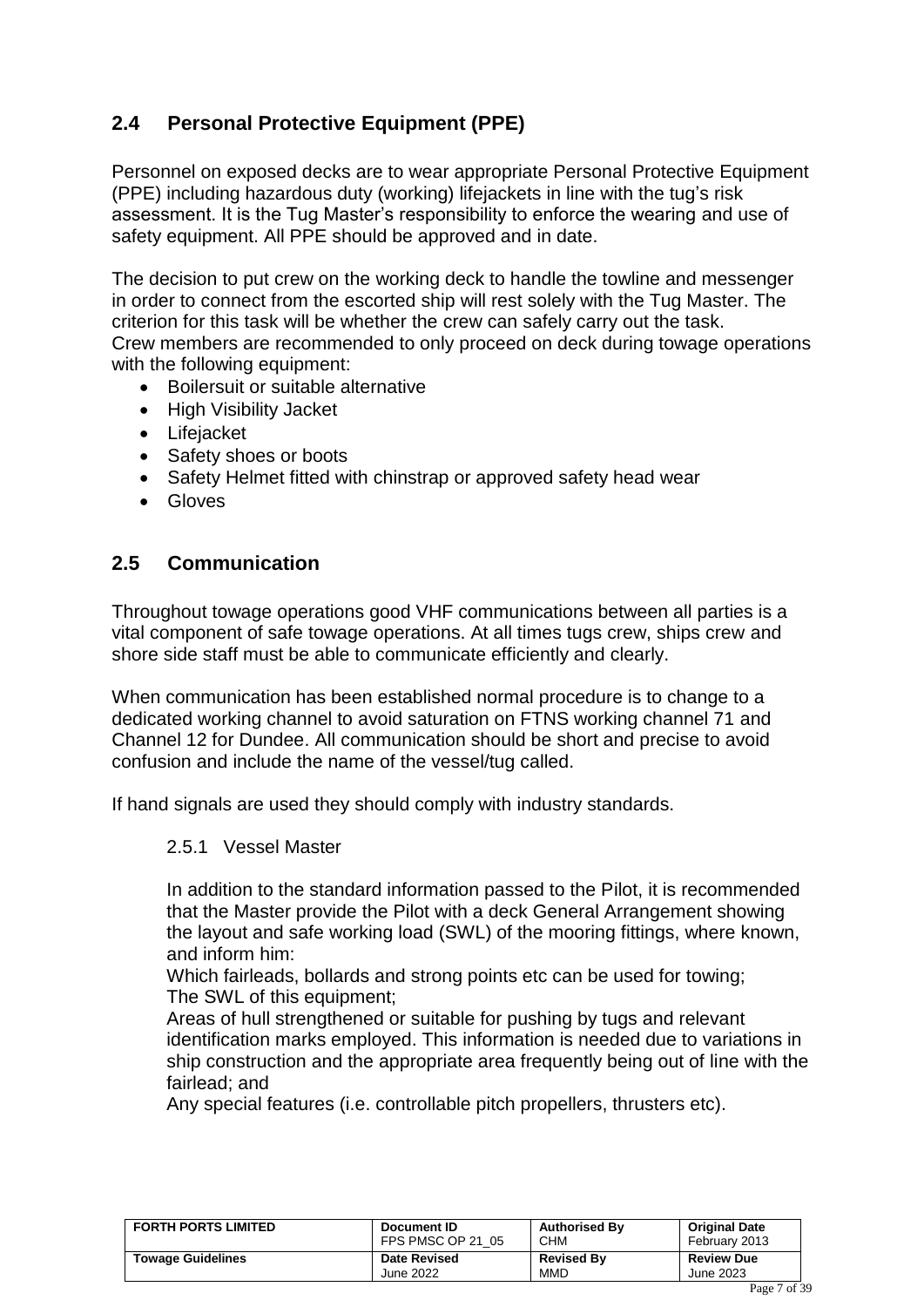### 2.5.2 Pilot

The Pilot should advise the Master:

- The tug rendezvous time and position;
- The number of tugs and the mode of towage;
- The planned (optimum) ship speed when connecting to the tug's lines;
- Whether the ship's or the tug's line are recommended for use;
- The type of tugs to be used and their bollard pull(s);
- If escorting, the maximum towline forces that the tug may generate at escort speeds;
- Maximum planned speed for the passage;
- The method by which the ship's crew should take on board and release the tug's tow line;
- That on release, the tug's gear should be lowered back always under control;
- Areas of the transit posing particular risks with respect to the possible use of the tug;
- Intentions with regard to use and positioning of the tug(s) for berthing manoeuvres;
- Intentions with regard to use of the tug(s) in an emergency (escort operations);
- Primary and secondary VHF channels for use in the operation; and
- Safe abort location, if applicable.

### 2.5.3 Pilot/ Tug Master

The Pilot and Tug Master should, as a minimum, discuss the following issues:

- The SWL of the vessel's bollards, fairleads, strong points etc to be used for towing. (Failure to provide this information could result in broken equipment);
- The tug hook up point, taking into account the prevailing weather and sea conditions, or escorting operation (if appropriate) and berthing;
- The planned (optimum) ship speed when connecting to the tug's lines;
- If active escorting, the start point of the escorted passage;
- The maximum speed of the tug;
- Passage details while accompanied by the tug(s), particularly details of any swing manoeuvre, release position and sequence of release;
- Berthing details in their entirety, including tug positioning around the vessel's hull and the vessels required position on the berth;
- Any significant weather forecast/anticipated;
- Intended and emergency use of ships anchors;
- Any unusual items regarding the particular vessel as gleaned from the Master/Pilot exchange;
- If appropriate, any shallow water or bank effect areas where significant surges may be experienced that might add to the tug loads;
- The Tug Master should advise the Pilot immediately if there is any reduction in the tug's operational characteristics such as ability to manoeuvre, deliver bollard pull or any other operational and relevant defects which could affect its capabilities.; and

| <b>FORTH PORTS LIMITED</b> | Document ID         | <b>Authorised By</b> | <b>Original Date</b> |
|----------------------------|---------------------|----------------------|----------------------|
|                            | FPS PMSC OP 21 05   | <b>CHM</b>           | February 2013        |
| <b>Towage Guidelines</b>   | <b>Date Revised</b> | <b>Revised By</b>    | <b>Review Due</b>    |
|                            | June 2022           | MMD                  | June 2023            |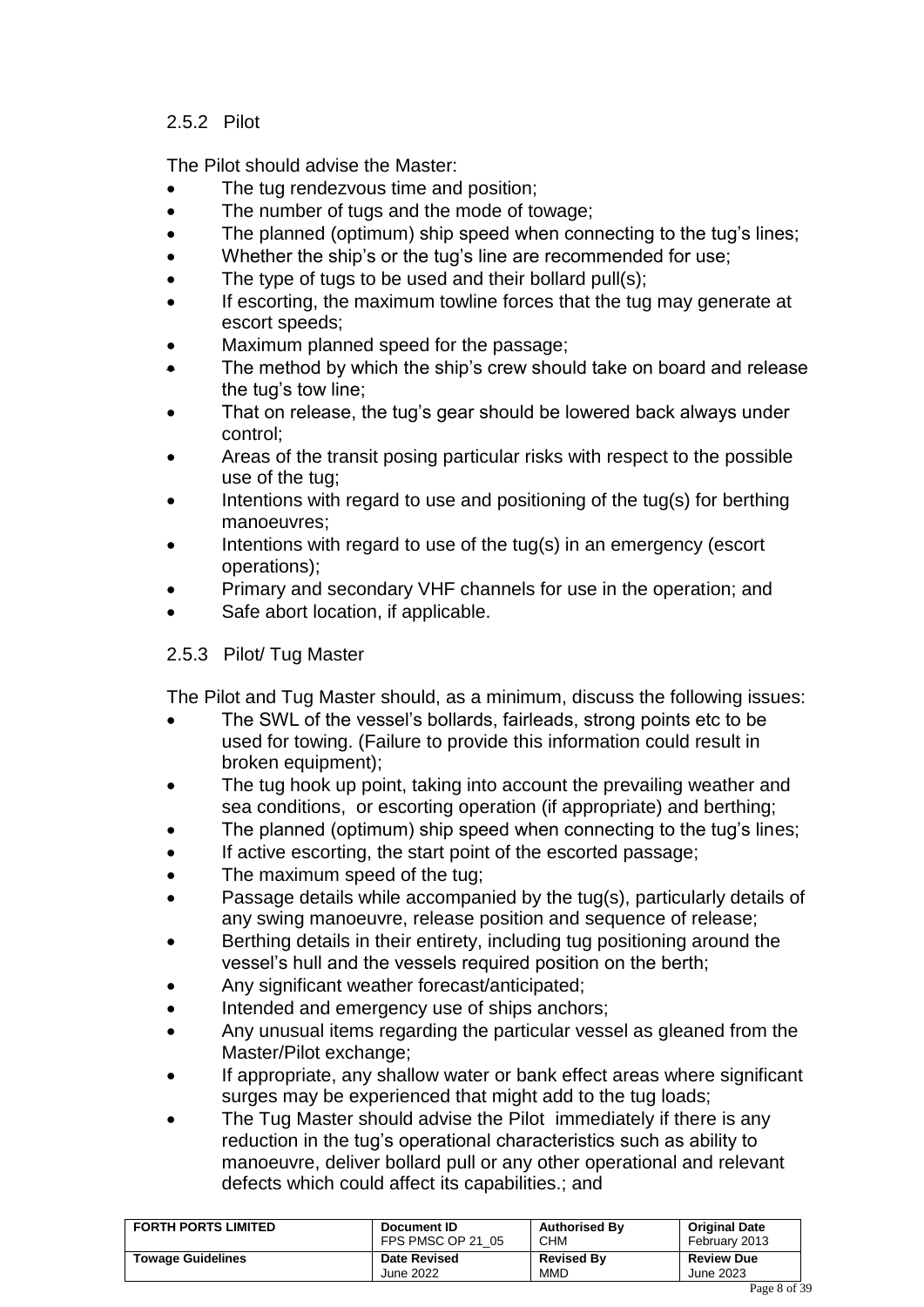• When confirming that the tug is fast and ready to assist, the Tug Master should also confirm both the tug's name and her position on the vessel.

#### 2.5.4 Pilot/Tow Master

In addition to items listed 2.5.1 and 2.5.2, the Tow Master the Pilot must establish the following:

- Methods of communication;
- Clear understanding of responsibilities.

### 2.5.5 Raising of concerns during operation

The Tug Master should immediately inform the Pilot/Master of any concerns that he may have as to the safety of his tug and crew. The Pilot and Tug Master should take immediate action to ensure the safety of both the tug and assisted vessel; if necessary they should abort the operation as soon as it is safe to do so.

### <span id="page-8-0"></span>**2.6 Tug Watertight/ Weathertight openings**

It is essential that a watertight seal is maintained on maindeck and towing deck, at all times whilst towing, to avoid water entering below decks.

This applies to all watertight doors, hatch openings and emergency escapes. Openings that are required to be closed; should be marked accordingly with an appropriate sign.

Rubber seals and locking dogs are to be kept in good working condition at all times and properly fitted. Always operate all closing devices and dogs fitted; it is not sufficient to lock two dogs on a watertight door fitted with six.

If entry is required through a hatch or door during towage operations, the Tug Master should be informed and the hatch or door closed immediately after use. Do not leave open, even if access is required for a short period of time.

Recommendations following towage incidents regarding watertight/ weather tight openings can be found in Appendix C

See also CSWP para 33.2

| <b>FORTH PORTS LIMITED</b> | Document ID         | <b>Authorised By</b> | <b>Original Date</b> |
|----------------------------|---------------------|----------------------|----------------------|
|                            | FPS PMSC OP 21 05   | <b>CHM</b>           | February 2013        |
| <b>Towage Guidelines</b>   | <b>Date Revised</b> | <b>Revised By</b>    | <b>Review Due</b>    |
|                            | June 2022           | MMD                  | June 2023            |
|                            |                     |                      | . .                  |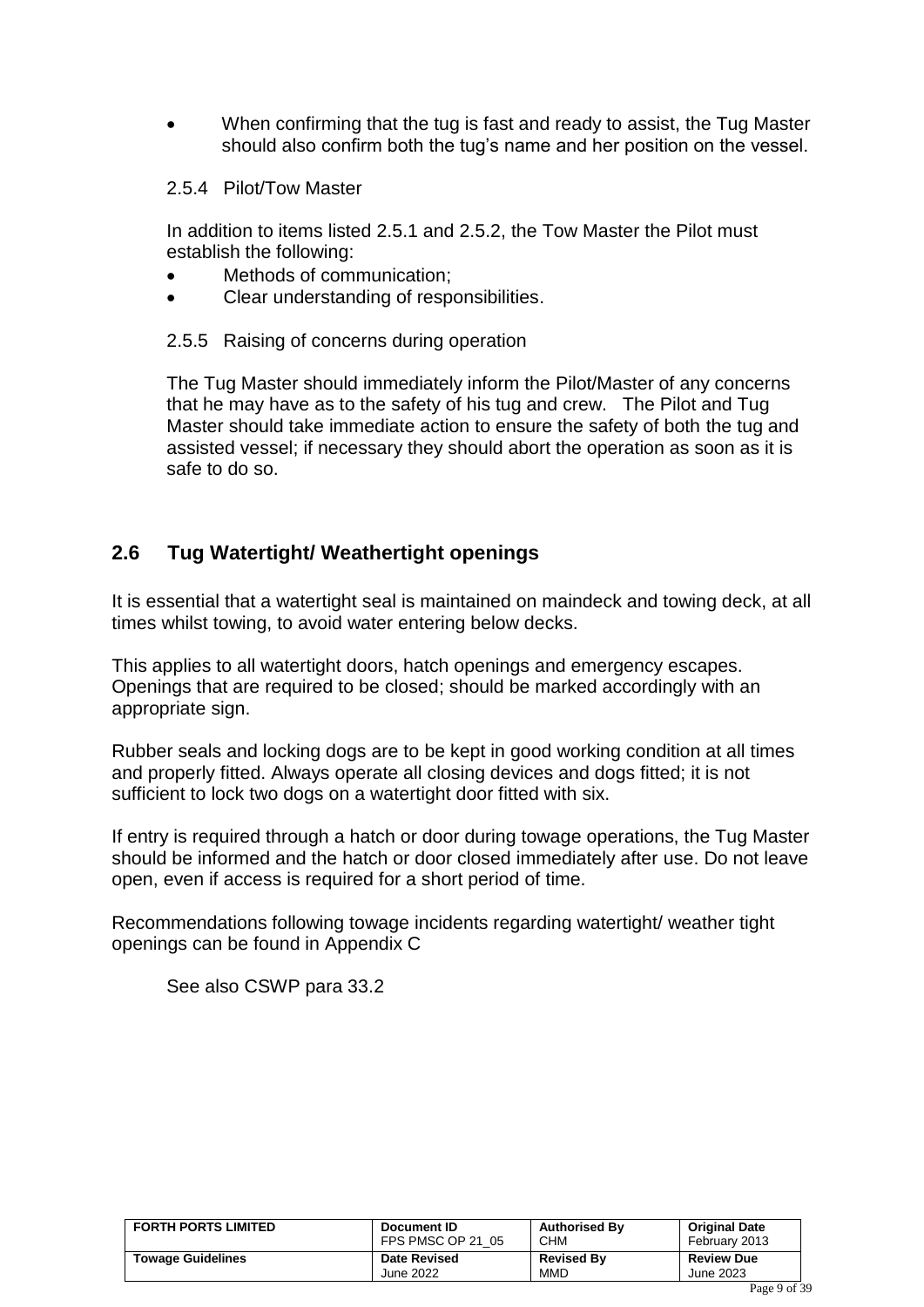### <span id="page-9-0"></span>**2.7 Towage Gear**

#### 2.7.1 Inspection and maintenance

All towing gear should be tested on a regular basis and replaced when unsatisfactory. All towing equipment in use should be checked before undertaking and towage operation and after completion.

Inspection of towing equipment shall include all ropes, wires, shackles, messengers, winches, hooks and any other item specifically designed or used, to provide towage services. In date test certificates shall be held on board for all relevant equipment in use. Damaged or suspect items of equipment are to be immediately withdrawn from service. If any item of equipment is damaged during towage operations, the Master / Pilot of the vessel shall be informed.

#### 2.7.2 Tow quick release

The emergency release mechanisms on winches and towing hooks should be tested both locally and where fitted remotely.

Towing winch and towing hook release mechanisms are to be frequently tested for correct operation. All methods of "tripping" or "run out" are to be tested (Pneumatic, manual pull, lever or knock out etc).

Release mechanisms are also to be tested at other times, if a fault is suspected or an exceptional shock loading has been experienced.

Records of testing the emergency release mechanisms should be kept and made available to the Harbour Authority on request.

Under no circumstances is towing equipment be connected to any winch or hook that has a suspect release mechanism. Correct maintenance and operation are essential. **It could save your life.** 

See also CSWP para 33.3

#### 2.7.3 Ships mooring lines as towlines

<span id="page-9-1"></span>*Using ships' mooring lines as towlines is not recommended (unless agreed between Master, Pilot and Tug Master) as the strength may not be in accordance with tug towing force and may therefore limit the tug's performance.*

| <b>FORTH PORTS LIMITED</b> | Document ID         | <b>Authorised By</b> | <b>Original Date</b> |
|----------------------------|---------------------|----------------------|----------------------|
|                            | FPS PMSC OP 21 05   | <b>CHM</b>           | February 2013        |
| <b>Towage Guidelines</b>   | <b>Date Revised</b> | <b>Revised By</b>    | <b>Review Due</b>    |
|                            | June 2022           | <b>MMD</b>           | June 2023            |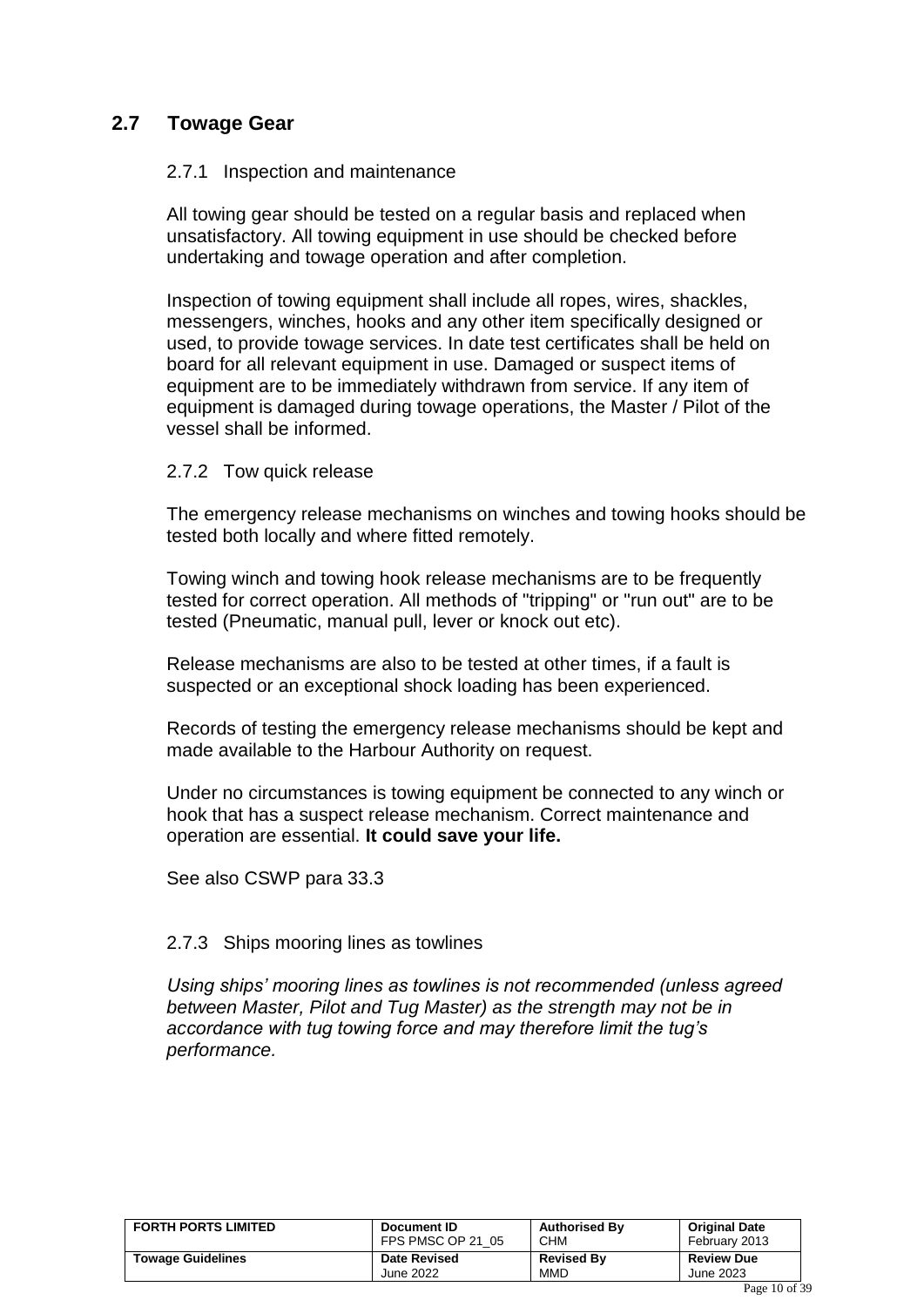### **2.8 Towing Hazards**

### 2.8.1 Speed when making fast

The vessel's speed should be reduced to that which allows a safe rendezvous and connection with the tug(s). The required speed should be agreed in advance between the Master (and Pilot if embarked) and with (all) the Tug Master(s) involved. **The recommended maximum safe speed through the water for a centre-lead forward tug is six knots**. At all times during the connecting process, the Pilot/Master should be aware of the position and intention of all relevant shipping movements in the area. He should keep FTNS appraised of his intentions at all times, requesting advice on shipping as necessary.

### 2.8.2 Intentions when towing

The Pilot or Master should always advise the Tug Master of his intentions, allowing the Tug Master to anticipate the effect of the manoeuvre on his tug. Whenever possible the Pilot or Master should advise the Tug Master before making any engine movements. Un-notified sudden or large speed increases or course alterations should be avoided.

The positioning of tugs on a vessel is a matter for discussion between the Pilot and/or Master and the Tug Master(s), having full regard for the areas of the hull, which should be avoided, e.g. watertight doors, between frames etc.

In strong tidal conditions a high percentage of the tug's power may be absorbed in maintaining position on the vessel before applying thrust to the vessel.

### 2.8.3 Interaction

Interaction and its effects on the tug and its handling are well known and appreciated in port/harbour towage. Masters and crew are reminded that these effects increase with speed

In areas where interaction exists, and when manoeuvring alongside a tow, the Tug Master should be aware of the possibility of underwater obstructions such as bulbous bows, stabiliser fins etc. He/She should be aware of the actions of side thrusts which may present a hazard to the tug.

### **See Dutch Safety Board report on the tug Fairplay 22 Appendix C**

### 2.8.4 Girting

Ship's Masters, Pilots and Tug Masters must have a clear understanding of girting and its consequences. Girting happens when the towline comes at right-angles to the tug. The tug is pulled bodily through the water by its tow, which can lead to deck-edge immersion, flooding and capsize; unless the towline is released in good time.

| <b>FORTH PORTS LIMITED</b> | Document ID         | <b>Authorised By</b> | <b>Original Date</b> |
|----------------------------|---------------------|----------------------|----------------------|
|                            | FPS PMSC OP 21 05   | <b>CHM</b>           | February 2013        |
| <b>Towage Guidelines</b>   | <b>Date Revised</b> | <b>Revised By</b>    | <b>Review Due</b>    |
|                            | June 2022           | <b>MMD</b>           | June 2023            |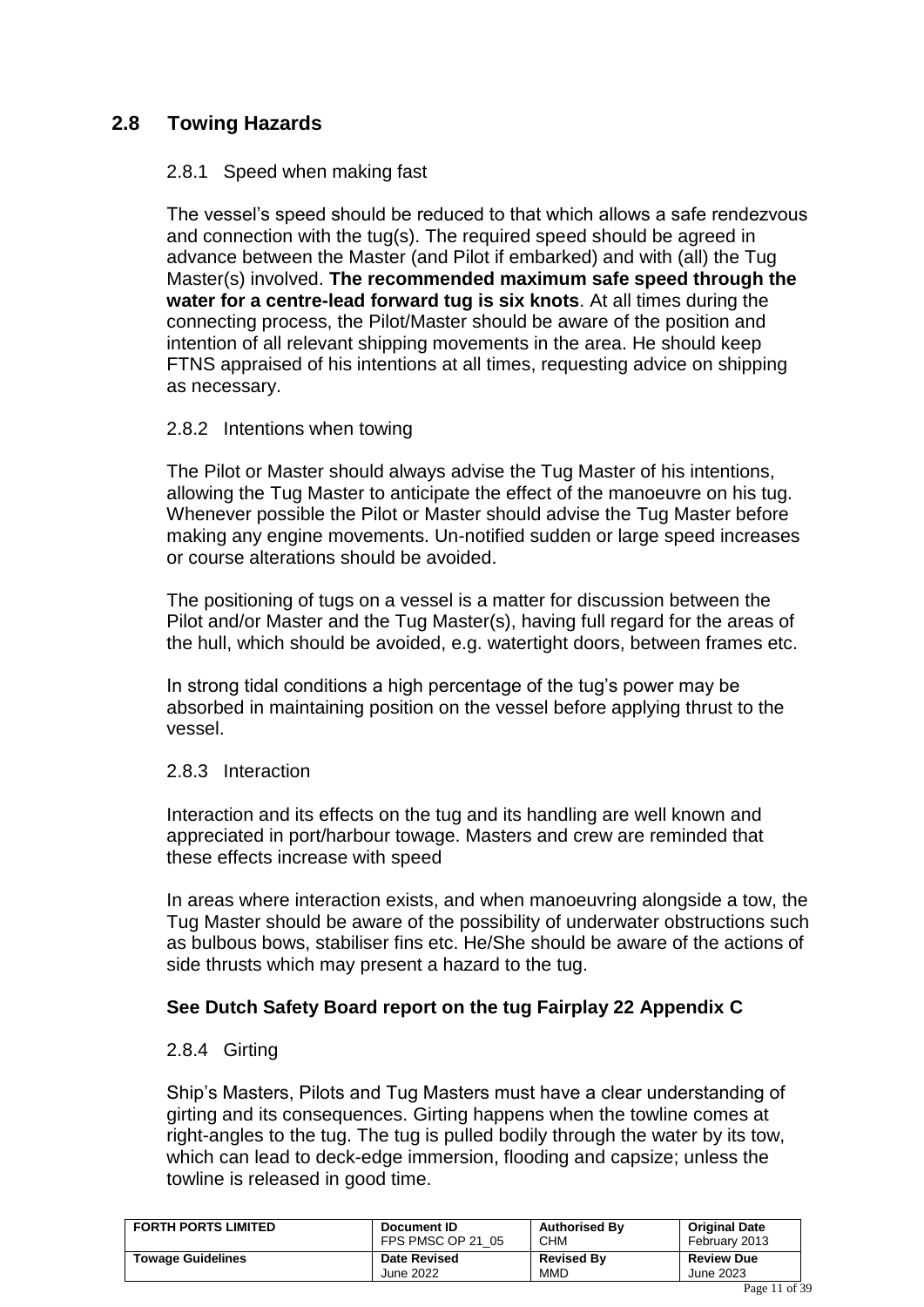### ASD tugs bow to bow towage

*See appendix E*

| <b>FORTH PORTS LIMITED</b> | Document ID         | <b>Authorised By</b> | <b>Original Date</b> |
|----------------------------|---------------------|----------------------|----------------------|
|                            | FPS PMSC OP 21 05   | <b>CHM</b>           | February 2013        |
| <b>Towage Guidelines</b>   | <b>Date Revised</b> | <b>Revised By</b>    | <b>Review Due</b>    |
|                            | June 2022           | <b>MMD</b>           | June 2023            |
|                            |                     |                      | $\sim$               |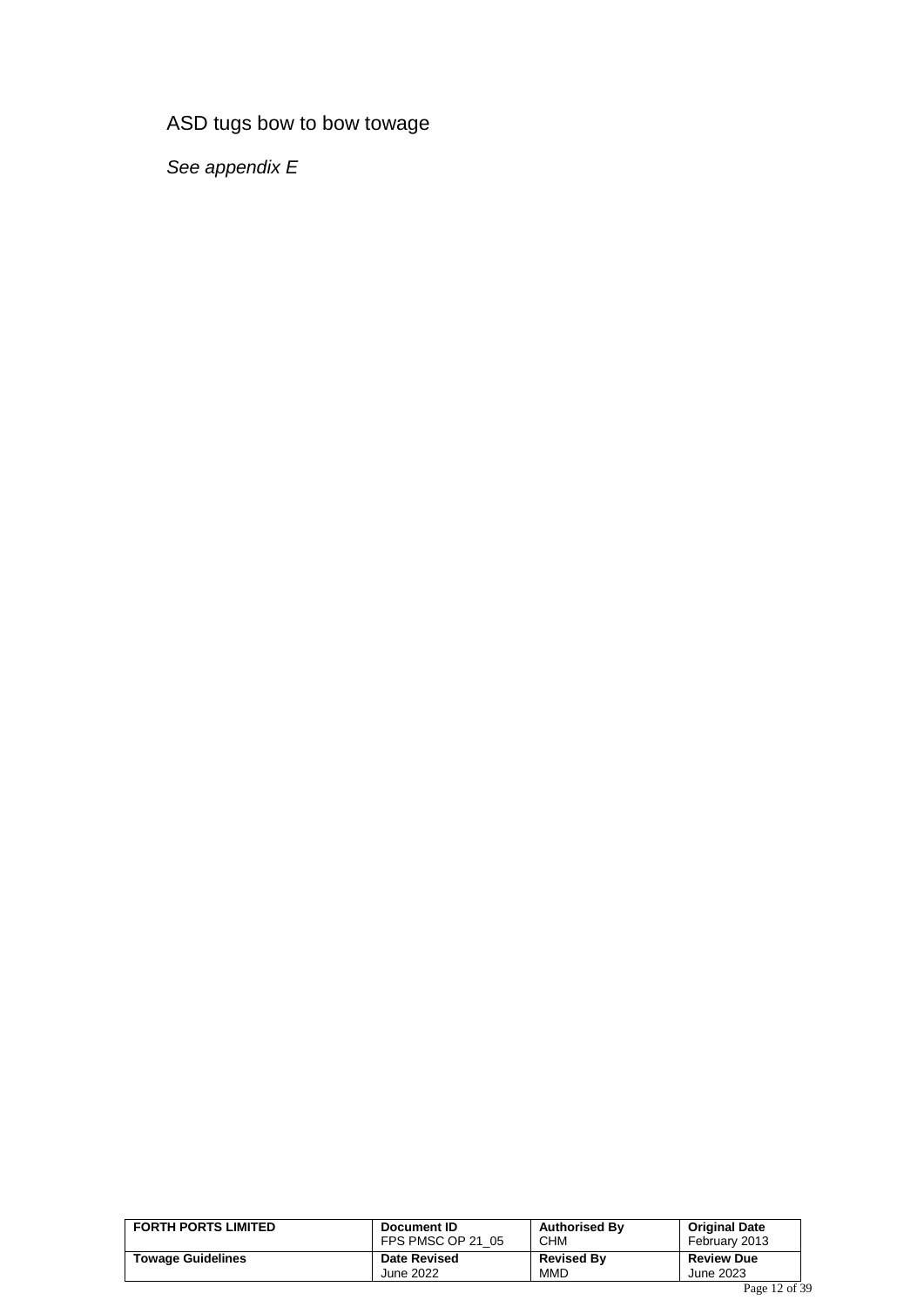### <span id="page-12-0"></span>**2.9 Towing in restricted visibility**

When visibility is reduced the hazards associated with towage operations are increased.

Forth Ports and terminal operators have parameters in place to ensure ports, docks or terminals are closed to shipping movements due to restricted visibility. However, there will be times when despite ports, docks or terminals being closed to vessel movements towage operations will still be conducted in the river.

These procedures apply to all towage operations in the river being conducted in restricted visibility.

Restricted visibility is all circumstances where visibility is, or is expected to, reduce to a distance where the tugs normal ability to perform may be impaired. Such restrictions in visibility could be due to fog, mist, snow, rain, sleet or any other conditions which impair visibility.

In circumstances where restricted visibility exists, or is likely to exist, the Master/Pilot and Tug Master shall as part of the passage plan and risk assessment process agree how the operation will be conducted, what dangers are associated with towing in restricted visibility and what risk reduction measures should be applied. When completing this assessment the following should be considered:

Type of tug, propulsion method, towing from winch or hook and location of winch/hook.

Proposed method of towing.

Operational status of navigational aids and equipment.

Minimum speed to maintain steerage of vessel to be assisted.

Movement of other vessels in the area.

Navigational characteristics of the particular area of the river/port including the use of information from Vessel Traffic Services (VTS).

Contingency plan should visibility deteriorate after the tow has commenced and/or if the tug has to disengage at any stage of the operation.

Minimum visibility for all planned towage operations is 370m (two cables) or the assisted vessels length if greater, and such that the Master/Pilot can see the tug and the Tug Master can see the towed vessel.

Should visibility fall below the minimum once a towage operation has commenced, and the Pilot can no longer see the bow tug, he/she shall reduce speed to a minimum safe speed and if safe and appropriate to do so take all way off the vessel.

| <b>FORTH PORTS LIMITED</b> | Document ID         | <b>Authorised By</b> | <b>Original Date</b> |
|----------------------------|---------------------|----------------------|----------------------|
|                            | FPS PMSC OP 21 05   | <b>CHM</b>           | February 2013        |
| <b>Towage Guidelines</b>   | <b>Date Revised</b> | <b>Revised By</b>    | <b>Review Due</b>    |
|                            | June 2022           | MMD                  | June 2023            |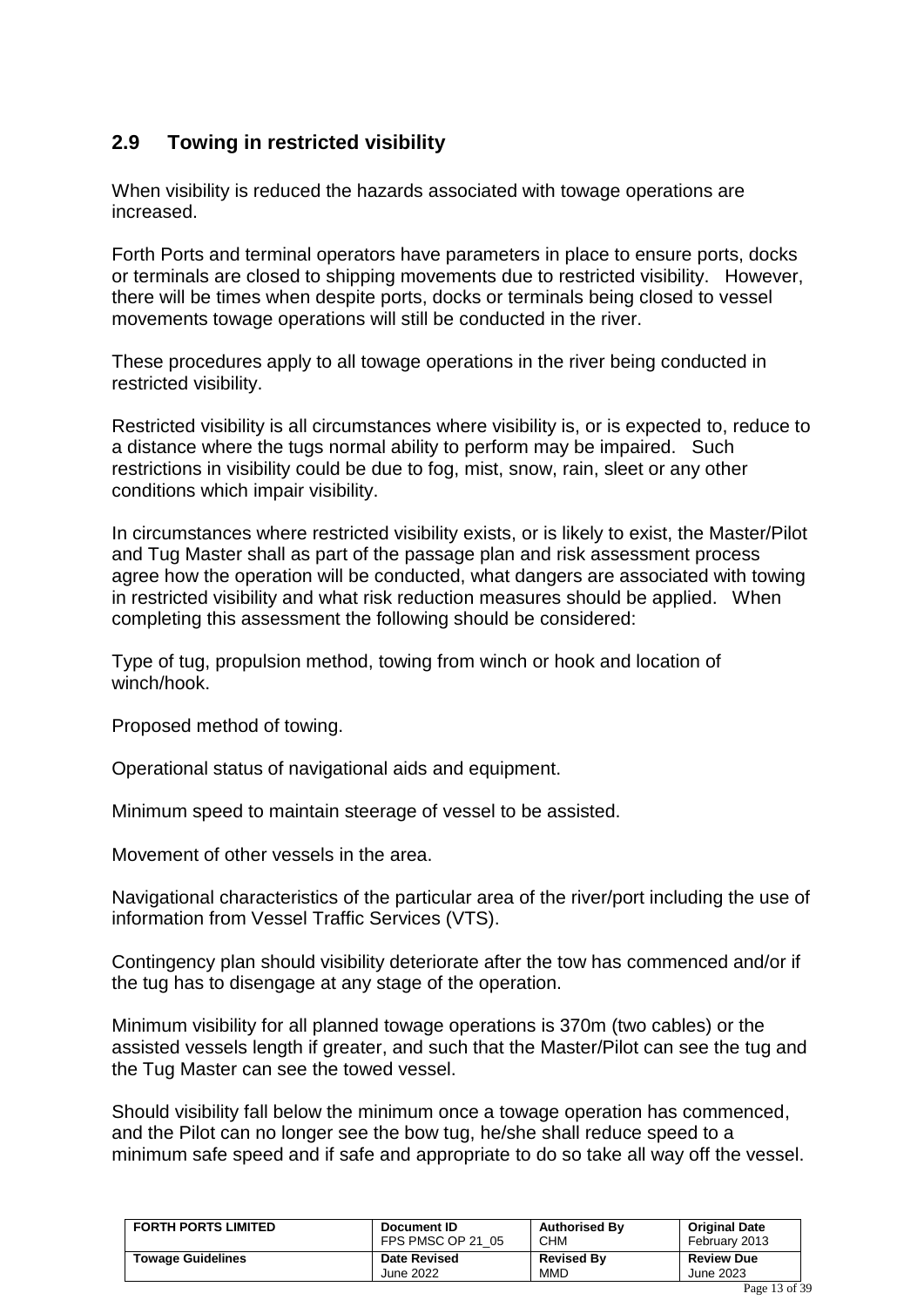Following discussion with the Tug Master the contingency plan discussed and agreed at the planning stage will be implemented. This could include one or more of the following:

Let go the forward tug and/or both tugs and anchor the vessel.

Use the tugs to turn the vessel, let go the tugs and the vessel proceeds either to an anchorage or to the outer estuary.

Let go the forward tug and/or both tugs and have the tugs assist in a pushing mode.

Allow the tugs to manoeuvre the vessel under the pilots instructions. This may include using the tugs to maintain the vessels position at a safe location in the river.

If safe to do so the aft tug may remain attached for escort, when required. If considered unsafe by any party the aft tug will be let go and remain passive for escort.

If the above options are not safe or practicable then as a last resort, with the agreement of all parties that it is the safest course of action, the operation can continue to completion.

The agreed course of action should be fully communicated to FTNS.

All towage operations in restricted visibility should be conducted with the assisted vessel maintaining minimum speed. An approximate maximum speed of 6 knots should be considered. If a vessels minimum speed is higher than 6 knots this will be a major factor to consider in the planning stage of the operation.

The Tug Master should immediately inform the Pilot/Master of any concerns that he may have as to the safety of his tug and crew. The Pilot and Tug Master should take immediate action to ensure the safety of both the tug and assisted vessel; if necessary they should abort the operation as soon as it is safe to do so.

The Tug Master proceeding to a job and all parties involved in the operation, should report any lack of visibility, immediately it is observed, to FTNS and the vessel that they are rendezvousing with.

| <b>FORTH PORTS LIMITED</b> | Document ID         | <b>Authorised By</b> | <b>Original Date</b> |
|----------------------------|---------------------|----------------------|----------------------|
|                            | FPS PMSC OP 21 05   | <b>CHM</b>           | February 2013        |
| <b>Towage Guidelines</b>   | <b>Date Revised</b> | <b>Revised By</b>    | <b>Review Due</b>    |
|                            | June 2022           | <b>MMD</b>           | June 2023            |
|                            |                     |                      |                      |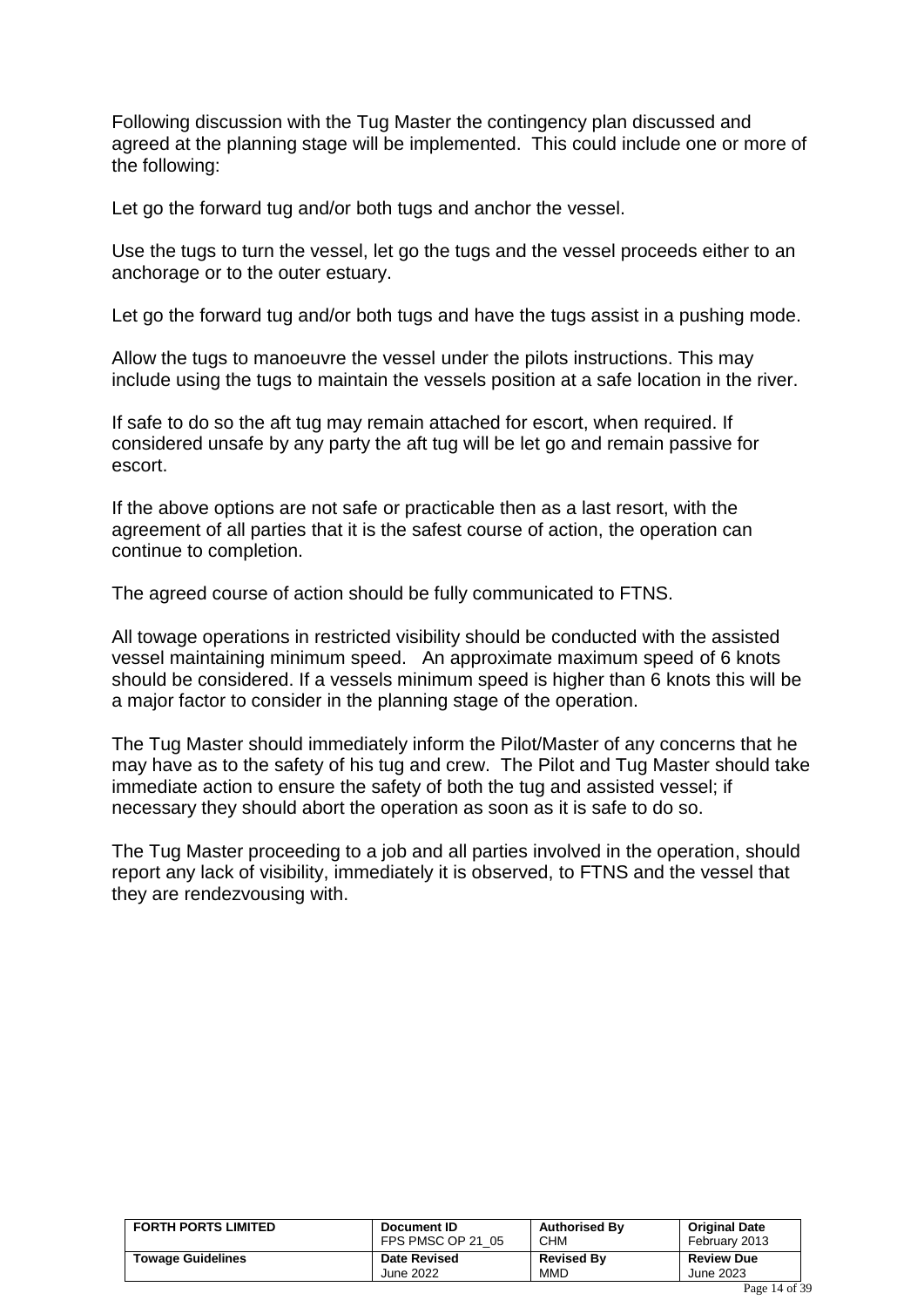### <span id="page-14-0"></span>**2.10 Towing in adverse weather conditions**

When Towing in adverse weather, hazards associated with towage operations are increased.

In circumstances where heavy weather (i.e. high winds and / or heavy swell) exists, or is likely to exist, the Master/Pilot and Tug Master shall as part of the passage plan and risk assessment process agree how the operation will be conducted, what hazards are associated with the towage operation and what risk reduction measures should be applied. When completing this assessment the following should be considered:

Sea and/or swell conditions at the intended operating area and the route to/from same.

Wind speed, direction and trend i.e. rising, steady or falling.

State of tide and trend.

Information offered by latest weather forecast and other vessels in the area.

Type of tug, propulsion method, towing from winch or hook and location of winch/hook.

Proposed method of towing, including likelihood of shock-load to towing gear.

Movement of other vessels in the area.

Navigational characteristics of the particular area of the river/port including the use of information from Vessel Traffic Services (VTS).

Contingency plan should weather deteriorate before/after the tow has commenced and/or if the tug has to disengage at any stage of the operation. This could include after careful consideration, but not only be limited to, one or more of the following:

Tugs do not make fast and remain on station to assist the vessel to a position of safety.

Tugs are let go and remain on station to assist the vessel to a position of safety. Tugs are let go to assist in a pushing mode.

If there is likelihood that the weather conditions may pose a significant threat to the Tug Crew/Tug/Towing Gear, the Tug Master should immediately inform the Pilot/Master of any concerns that he may have. The Pilot and Tug Master should take immediate action to ensure the safety of the assisted vessel/tug/tug crew and, if necessary, the operation aborted as soon as it is safe to do so.

The agreed course of action should be fully communicated to FTNS.

Then the tug is proceeding to a job in poor weather conditions, the Tug Master is to make a pro-active report to discuss the weather conditions with FTNS, the Pilot and, if necessary, the vessel with which they are rendezvousing.

| <b>FORTH PORTS LIMITED</b> | Document ID         | <b>Authorised By</b> | <b>Original Date</b> |
|----------------------------|---------------------|----------------------|----------------------|
|                            | FPS PMSC OP 21 05   | <b>CHM</b>           | February 2013        |
| <b>Towage Guidelines</b>   | <b>Date Revised</b> | <b>Revised By</b>    | <b>Review Due</b>    |
|                            | June 2022           | <b>MMD</b>           | June 2023            |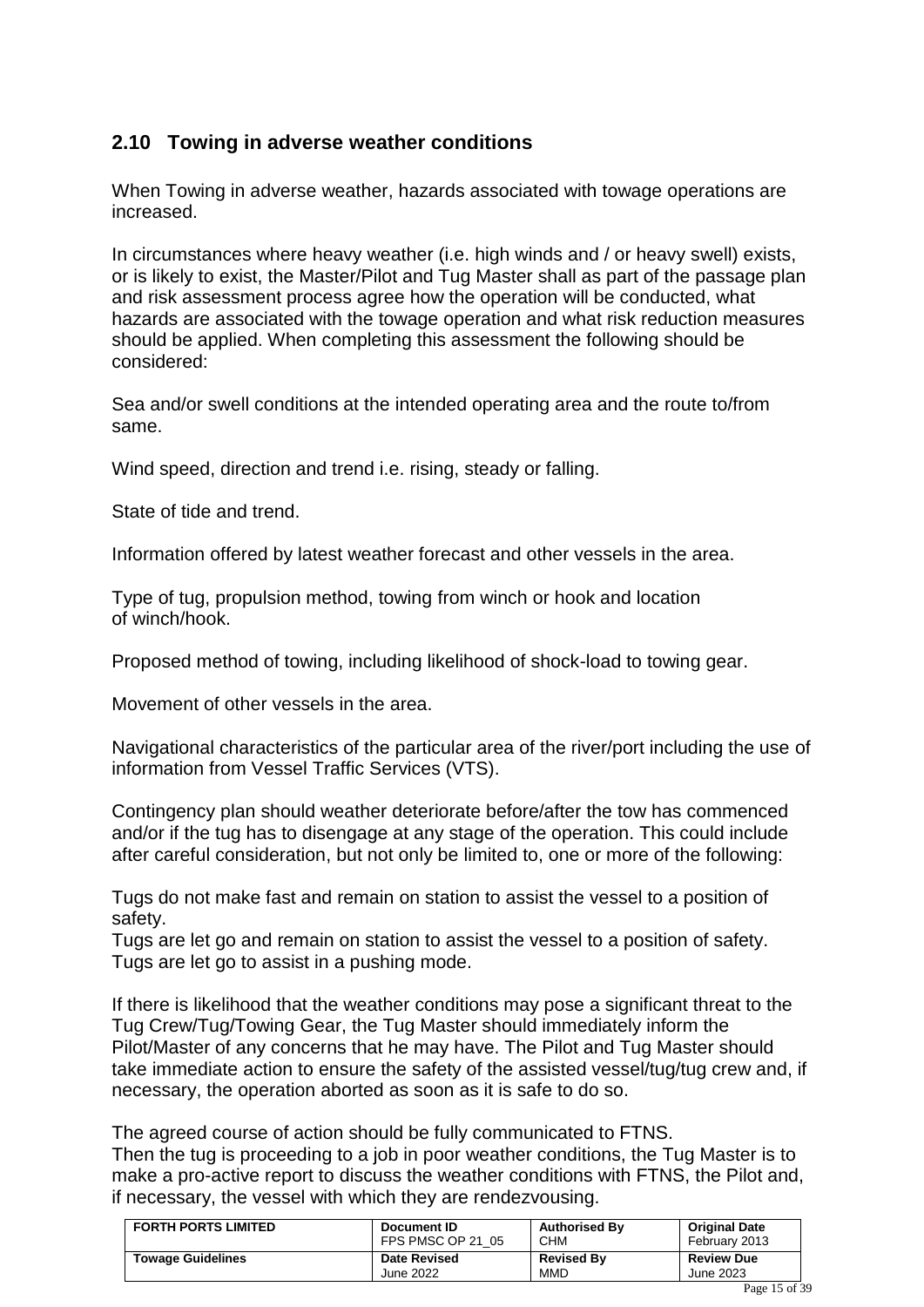# <span id="page-15-0"></span>**3 Towing Ships**

### <span id="page-15-1"></span>**3.1 Bollard Pull**

The bollard pull of a tug is the amount of static force (pull) that can be exerted on a stationary object.

The towing force (pull) of the tug depends on its engine power and on the type of propulsion unit.

Forth Ports has guidelines regarding the towage requirement for standard ships entering ports on the Forth and Tay. *Appendix B - details tables indicating how to calculate bollard pull requirement in wind conditions.*

### <span id="page-15-2"></span>**3.2 SWL of vessel mooring equipment**

The Pilot/ Master should establish the SWL of the vessel's mooring equipment intended to be used for towage operation as part of the *Pilot/ Master Exchange Card*. This information should be compared with the bollard pull of the allocated tug. Use of equipment with lower SWL should be avoided; if this is not possible then the Tug Master must be advised of the SWL and not exceed this limit. Panama fairleads are preferred to other types of fairleads for towing operations.

### <span id="page-15-3"></span>**3.3 Receiving/ letting go of tow lines**

### 3.3.1 Connecting

Before reaching the tug connection point communication should be established between the Pilot/ Master and Tug Master through VHF. Before the tug approaches the connecting position the ship's bridge team should contact the vessels mooring crew and confirm they are ready to receive the tug.

In most cases the vessels speed must be reduced. A suitable speed should be agreed between the Pilot/ Master and Tug Masters, a maximum of six knots for connecting to centre lead fwd is recommended. During the connection the Pilot/ Master must advise the Tug Master of any alteration to speed or course.

The vessels mooring crew should be experienced and prior to the operation be briefed on the procedure for making the tug fast.

When the tug has been connected the tug crew should vacate the deck, if this is not practical they should be positioned in as safe a position as possible. Having made fast the tow, this is an opportunity for the tug's crew to check that watertight integrity has not been breached.

| <b>FORTH PORTS LIMITED</b> | Document ID         | <b>Authorised By</b> | <b>Original Date</b> |
|----------------------------|---------------------|----------------------|----------------------|
|                            | FPS PMSC OP 21 05   | <b>CHM</b>           | February 2013        |
| <b>Towage Guidelines</b>   | <b>Date Revised</b> | <b>Revised By</b>    | <b>Review Due</b>    |
|                            | June 2022           | <b>MMD</b>           | June 2023            |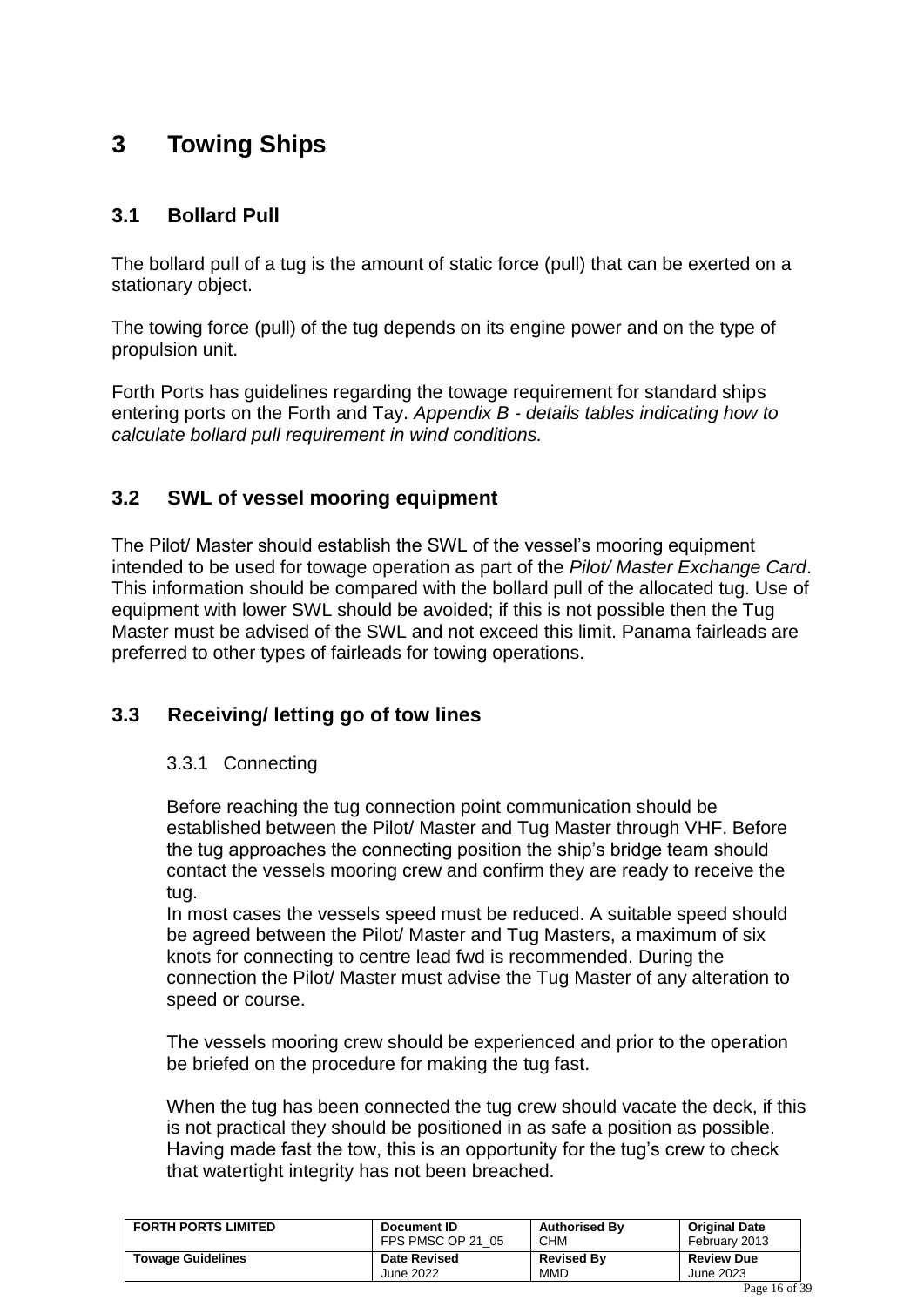### 3.3.2 Disconnecting

During the disconnection of the tug both tug and vessel crews should be made aware of the danger of serious injury if the towing gear is released in an uncontrolled manner.

The towline should always be lowered in a controlled manner, onto the tug deck, and not just 'cast-off', unless otherwise requested by the Tug Master.

### <span id="page-16-0"></span>**3.4 Specialist Towing Gear**

Any specialist towing gear, for example bridles, are to be requested at the time of booking.

### <span id="page-16-1"></span>**3.5 Standard risk assessment (Ship towing)**

All towage companies operating on the Forth and Tay will have risk assessments covering all standard towing operations and any unusual or specific operation will require at least a dynamic RA.

### <span id="page-16-2"></span>**3.6 Hydrodynamic Forces**

*See appendix C – Fairplay 22*

### <span id="page-16-3"></span>**3.7 Tug Types and standard Methods of Towing**

*See appendix D*

| <b>FORTH PORTS LIMITED</b> | Document ID         | <b>Authorised By</b> | <b>Original Date</b> |
|----------------------------|---------------------|----------------------|----------------------|
|                            | FPS PMSC OP 21 05   | <b>CHM</b>           | February 2013        |
| <b>Towage Guidelines</b>   | <b>Date Revised</b> | <b>Revised By</b>    | <b>Review Due</b>    |
|                            | June 2022           | <b>MMD</b>           | June 2023            |
|                            |                     |                      | $P = 17C$            |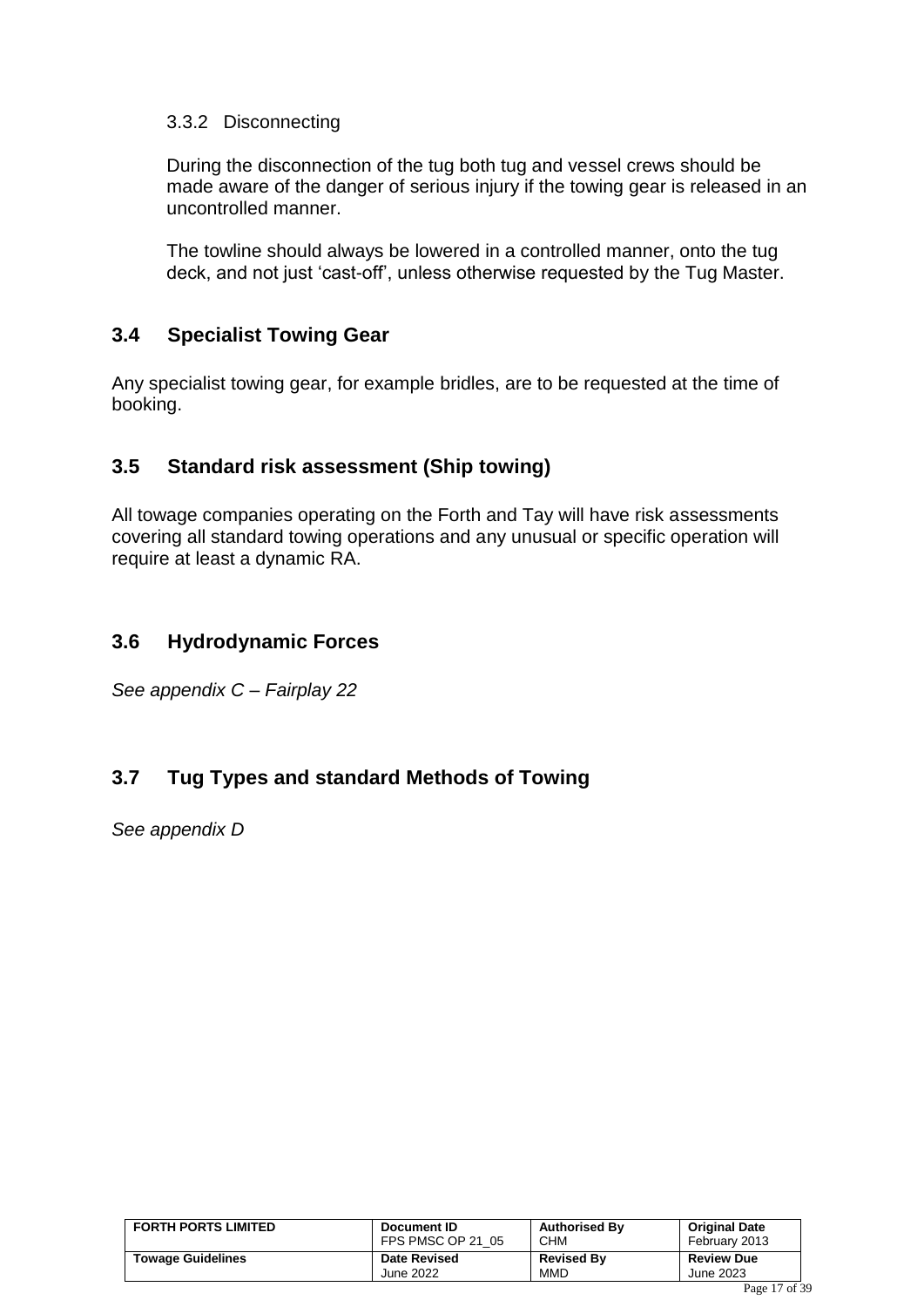# <span id="page-17-0"></span>**4 Towing Barges/ Dead Ships**

A dead ship is defined as a vessel in a condition under which the main propulsion plant, boilers and auxiliaries are not in operation due to the absence of power.

Towing barges and dead ships by their nature require careful consideration. There is a standardised method statement, in the form of a Barge Pro-Forma (see 4.3), which captures all relevant information for the Pilot, Tug Masters and FTNS.

Sea-going tugs will normally hand over/take-over to/from Licensed tugs as per appendix A.

When proceeding to/from estuarial berths (not locks – see appendix A), in addition to the required number of licensed tugs, the sea tug may remain fast at Pilots discretion; FTNS need to be advised accordingly. A Pilot should remain on the sea going tug in accordance with 4.5 below.

### <span id="page-17-1"></span>**4.1 Barge/ Dead Ship to have a Tow Master**

A recommendation made by the MAIB following the Chieftain Report states: "planning should take into account the need for a contractor's method statement setting out the various contracted stages and responsibilities, a full passage plan, relevant experience and **the need for a person to be in charge**."

Unless otherwise agreed with the port authority, a barge/dead ship operation is to have a Tow Master (responsible person) to be in charge on board the barge/dead ship; this must not be the pilot. The Tow Master should be suitably competent and experienced in barge operations, and will have overall responsibility for the safety and conduct of the passage and towage operation. The Tow Master must also be satisfied that all appropriate risk assessments are in place.

The Tow Master will board the barge on arrival/departure (in the absence of an embarked individual) and will act as Tow Master who will remain responsible for the safety of the barge at all times.

Whilst alongside a responsible organisation is to be nominated and Harbour Authority notified accordingly. *See Forth Ports Barge Pro forma*.

The Tow Master must ensure that he is in possession of the contact details (Phone and VHF) of the rigging crew and shore side line handlers.

| <b>FORTH PORTS LIMITED</b> | Document ID         | <b>Authorised By</b> | <b>Original Date</b> |
|----------------------------|---------------------|----------------------|----------------------|
|                            | FPS PMSC OP 21 05   | <b>CHM</b>           | February 2013        |
| <b>Towage Guidelines</b>   | <b>Date Revised</b> | <b>Revised By</b>    | <b>Review Due</b>    |
|                            | June 2022           | MMD                  | June 2023            |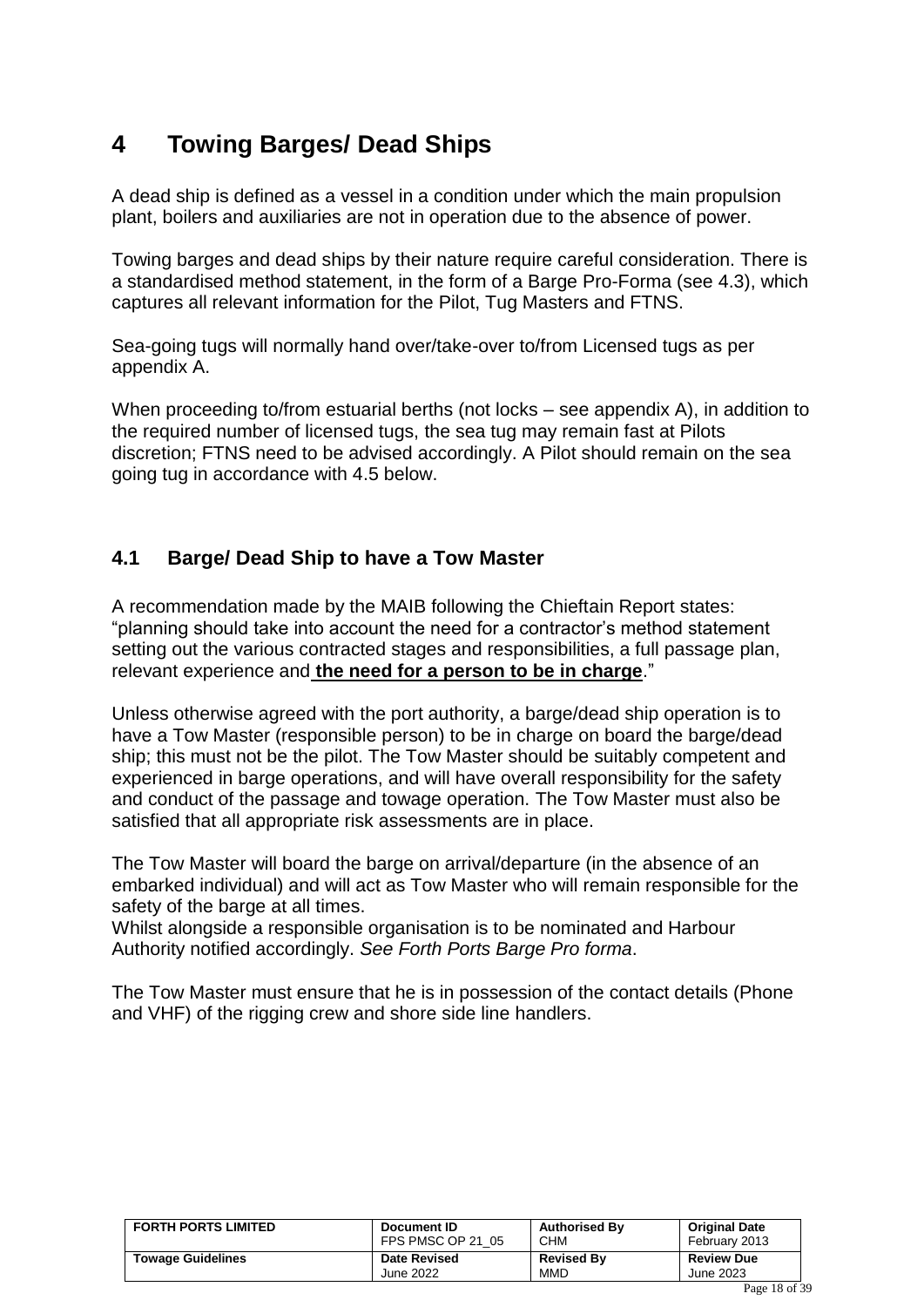### <span id="page-18-0"></span>**4.2 Pre-tow planning - Exceptional**

In circumstances where towage services are provided to a specialised vessel or structure that has unusual handling characteristics due to shape, height or draft etc a pre-movement planning meeting is to be held between all stakeholders involved.

In exceptional circumstances and for major projects, the use of simulated trials should be considered.

The Tow Master or his representative should record key decisions at pre movement planning meetings.

### <span id="page-18-1"></span>**4.3 Safe means of access, lighting and transfer of personnel**

### 4.3.1 Safe means of access

A safe means of access must be provided for personnel boarding barge/dead ship.

4.3.2 Transfer of personnel

A vessel must be provided for the transfer of personnel, unless otherwise agreed by the Harbour Authority neither pilot vessel or tug can be used for this purpose.

### 4.3.3 Lighting

Barge/dead ship must have adequate lighting for personnel working on board. Daylight only restrictions will be applied when no form of artificial light is available.

### <span id="page-18-2"></span>**4.4 Barge pro-forma**

The barge method statement is submitted by the responsible person/organisation to FTNS and to the pilots for approval, as far as is reasonably practical, by 1200 on the last working day before the operation is due to take place. The barge pro-forma is to be distributed to the Pilots, FTNS and licensed harbour tugs prior to the operation commencing.

See Forth Ports - Barge Pro forma. *<http://www.forthports.co.uk/marine/ftns>*

### <span id="page-18-3"></span>**4.5 Risk assessment (Barge/ Dead ship)**

A standard Port Marine Safety Code risk assessment exists for all towing operations on the Forth and Tay. Other stakeholders should undertake their own risk assessments as appropriate.

*See Forth Ports Towage Risk Assessment:<http://www.forthports.co.uk/marine/ftns>*

| <b>FORTH PORTS LIMITED</b> | Document ID         | <b>Authorised By</b> | <b>Original Date</b> |
|----------------------------|---------------------|----------------------|----------------------|
|                            | FPS PMSC OP 21 05   | <b>CHM</b>           | February 2013        |
| <b>Towage Guidelines</b>   | <b>Date Revised</b> | <b>Revised By</b>    | <b>Review Due</b>    |
|                            | June 2022           | MMD                  | June 2023            |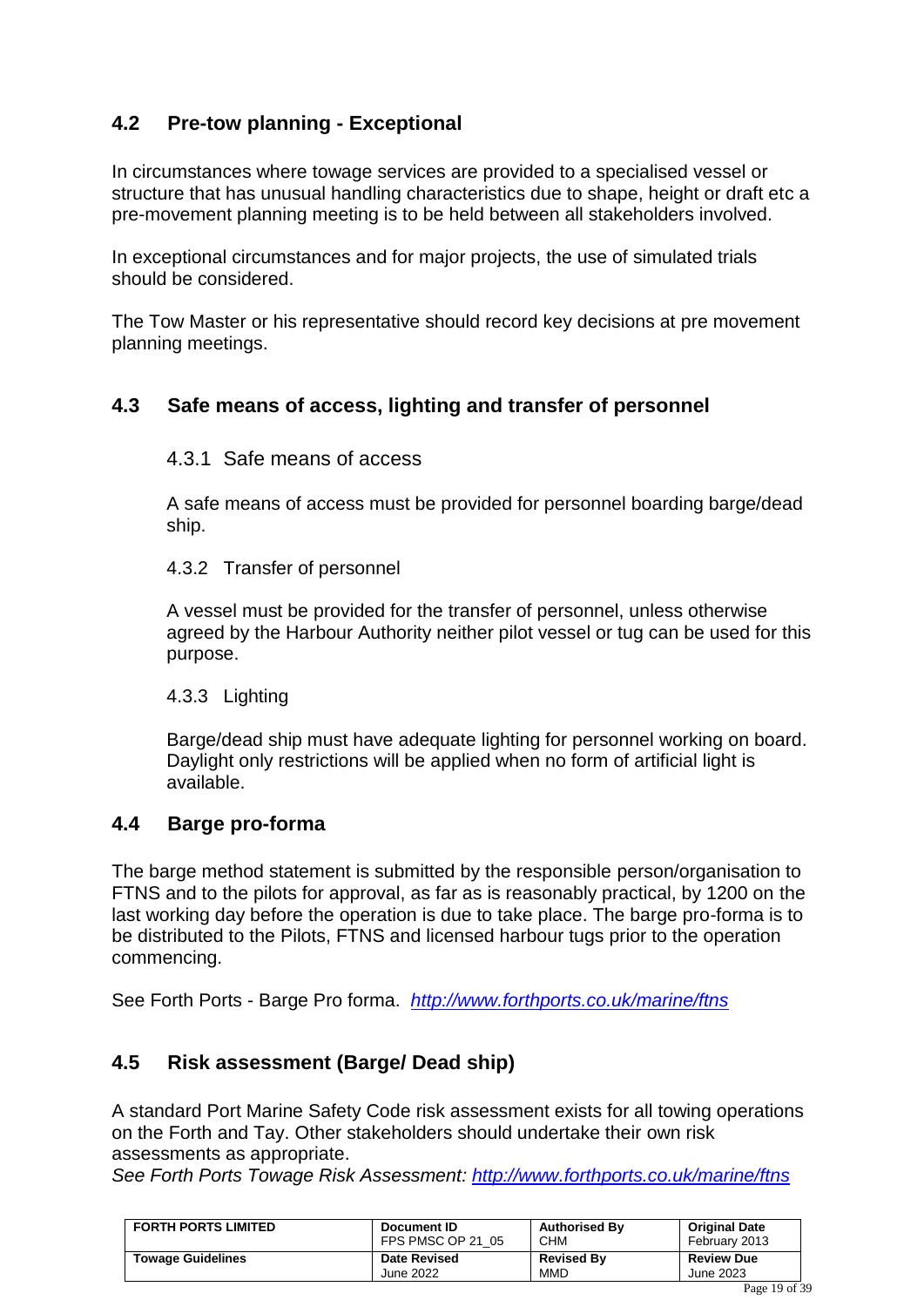### <span id="page-19-0"></span>**4.6 Pilotage regulations**

Information on Pilotage requirements is contained within the latest Pilotage Direction*.*  Pilots and Harbour Authority should be consulted prior to commencement of an operation to determine how many pilots will be required for each job.

For the sake of clarity the length overall of a tug and tow is the combined length of towing vessel, towline and vessel being towed.

*See Forth Ports website:<www.forthports.co.uk/marine/ftns>*

### <span id="page-19-1"></span>**4.7 Toolbox Talks/ Pre-Job Briefing**

The Toolbox Talk/ Pre-Job Briefing is normally a brief meeting (15 - 30 minutes), with the people who will be carrying out the work to discuss potential hazards & safety issues and to ensure everybody knows what they are supposed to be doing. Briefings should be held between relevant parties such as shore crew, boatmen, riggers, tow master and pilots. Tug crews should be in possession of the barge/dead ship pro-forma and can be briefed directly by the pilot after arriving on scene. More complicated jobs requiring the need for numerous tugs may need a toolbox talk with all Tug Masters in attendance.

Time should be made in the schedule for such pre-job briefings, including tugs arriving earlier on a job.

### <span id="page-19-2"></span>**4.8 Towing arrangements**

Barge/Dead ships/Structures must have appropriate securing points and rope leads, clear of sharp edges, to attach towing gear to.

### 4.8.1 Sea Bridle & Emergency Tow Line

Adequate resources and equipment must be provided for the recovery of the sea bridle and the streaming/ recovery of the emergency towline. Pilots and tug crews cannot assist with these tasks.

### 4.8.2 Bridle work

The preferred method of towing a non-propelled object by licensed harbour tugs is with towing bridle/s. The bridle consists of two equal length ropes which are shackled to the tug's towing hawser. The bridle will normally be supplied by the harbour tugs.

### 4.8.3 Use of Gog rope during towing operations

When towing conventionally a suitable bridle/gog rope/ wire should be used where it is identified, through the position of the tug in assisting the tow or the nature of the operation, that the tow line is likely to reach such an angle to the fore and aft line of the tug that a 'girting' situation may arise.

| <b>FORTH PORTS LIMITED</b> | Document ID         | <b>Authorised By</b> | <b>Original Date</b> |
|----------------------------|---------------------|----------------------|----------------------|
|                            | FPS PMSC OP 21 05   | <b>CHM</b>           | February 2013        |
| <b>Towage Guidelines</b>   | <b>Date Revised</b> | <b>Revised By</b>    | <b>Review Due</b>    |
|                            | June 2022           | <b>MMD</b>           | June 2023            |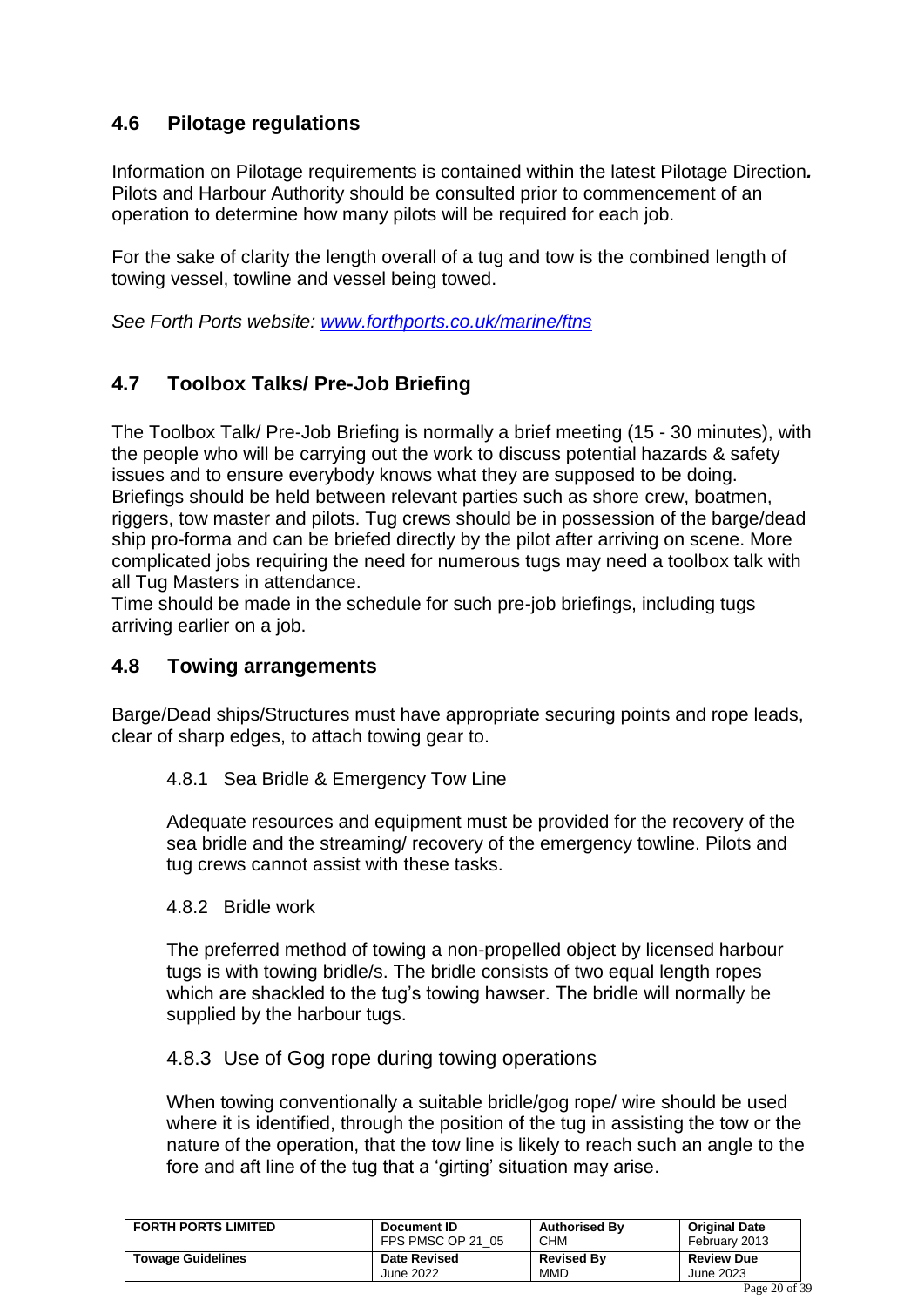### 4.8.4 Composite unit

When pushing a barge ahead, the use of winches is recommended to ensure that the barge is securely attached to the tug, thereby ensuring that the tug and tow operate as a single unit during manoeuvres. The winch wires should be secured to the most outboard set of bollards of any pushed barge or combination of pushed barges. In addition there should be two substantial lines connected from the barge's port and starboard quarter bollards to the tugs head post preventing the horizontal movement of the tug across the width of the barge.





Unit

| <b>FORTH PORTS LIMITED</b> | Document ID         | <b>Authorised By</b> | <b>Original Date</b> |
|----------------------------|---------------------|----------------------|----------------------|
|                            | FPS PMSC OP 21 05   | <b>CHM</b>           | February 2013        |
| <b>Towage Guidelines</b>   | <b>Date Revised</b> | <b>Revised By</b>    | <b>Review Due</b>    |
|                            | June 2022           | <b>MMD</b>           | June 2023            |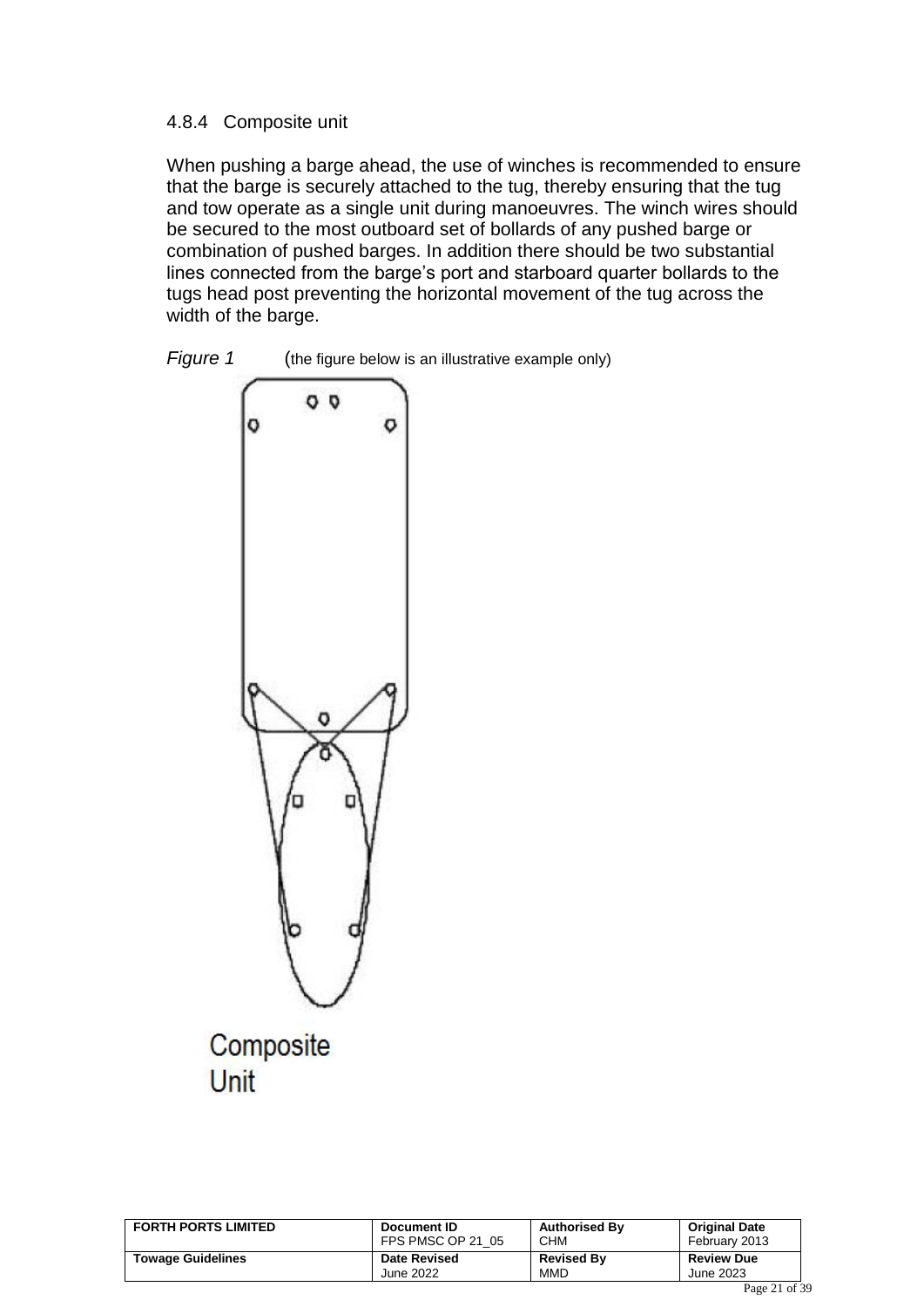### 4.8.5 Towing Alongside/Towing on the Hip

Towing alongside should be undertaken using a suitable heavy spring, a head rope and stern rope. The tug should be positioned so that the stern of the tug just overhangs the stern of the barge. However; there are exceptions to this, for example when considering the length of tow or the direction in which you want the vessel to turn the quickest. The further the tug is positioned forward the more difficult it is for the stern of the tug to direct the heading of the tow. Considerations should be given to this when making up a tow alongside.

#### **Figure 2** *(the figure below is an illustrative example only)*



**Towing Alongside** 

| <b>FORTH PORTS LIMITED</b> | Document ID         | <b>Authorised By</b> | <b>Original Date</b> |
|----------------------------|---------------------|----------------------|----------------------|
|                            | FPS PMSC OP 21 05   | <b>CHM</b>           | February 2013        |
| <b>Towage Guidelines</b>   | <b>Date Revised</b> | <b>Revised By</b>    | <b>Review Due</b>    |
|                            | June 2022           | MMD                  | June 2023            |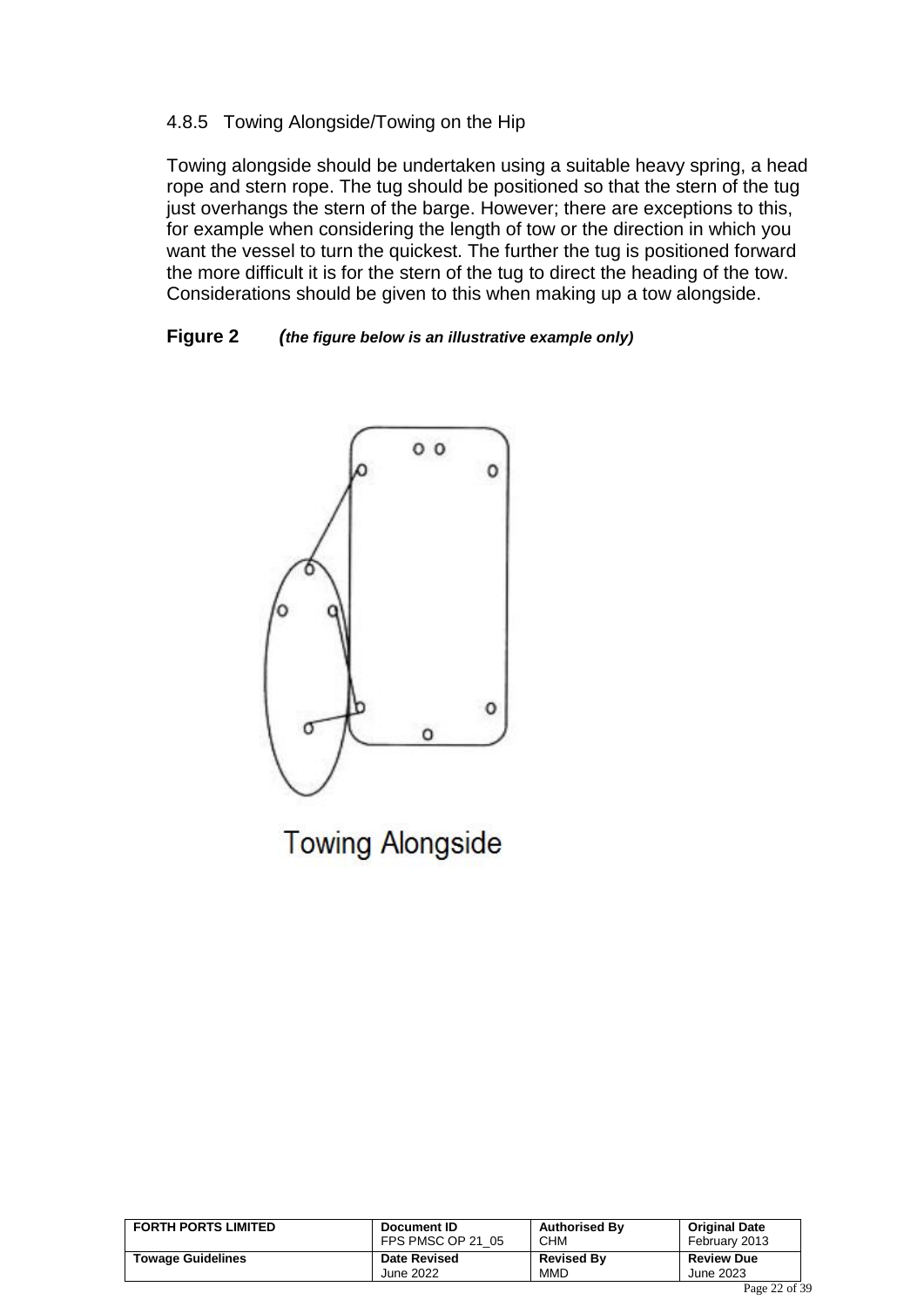# <span id="page-22-0"></span>**5 Appendices**

| <b>FORTH PORTS LIMITED</b> | Document ID<br>FPS PMSC OP 21 05 | <b>Authorised By</b><br><b>CHM</b> | <b>Original Date</b><br>February 2013  |  |
|----------------------------|----------------------------------|------------------------------------|----------------------------------------|--|
| <b>Towage Guidelines</b>   | <b>Date Revised</b>              | <b>Revised By</b>                  | <b>Review Due</b>                      |  |
|                            | June 2022                        | <b>MMD</b>                         | June 2023                              |  |
|                            |                                  |                                    | $\mathbf{D}$ $\mathbf{D}$ $\mathbf{D}$ |  |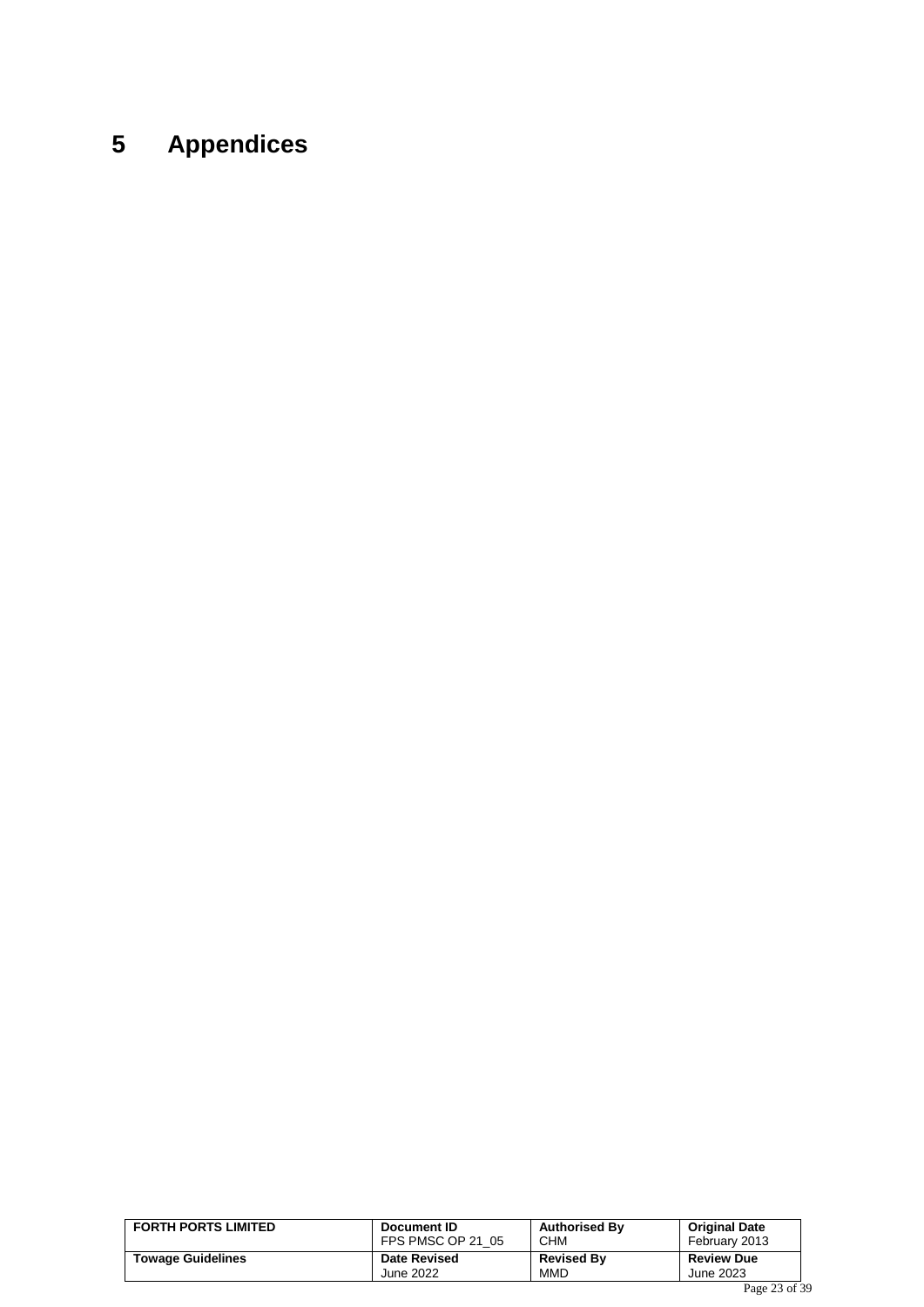### <span id="page-23-0"></span>**A Barge/ Dead Ship Operations**

To be read in conjunction with section 4 above.

### **Barge Operations**

When operations involving barges or vessels without propulsion and/or crew are booked the agent or barge operator/Tow Master should provide a method statement. Forth Ports require the approved method statement to be completed, which can be found on the Forth Ports website or on request from FTNS. To aid completion please see general guidelines below:

These are guidelines only and as such may be varied to suit the prevailing circumstances of an individual job. The document is to be used in conjunction with the Barge Method Statement Pro-forma.

#### General

If a barge/dead ship is manned there may not be a requirement for a Tow Master and rigging crew.

References to barges will also apply to a dead ship.

The number of pilots will be determined by the nature of the vessel and any structures which limit visibility.

Tugs will normally make fast utilising a bridle.

Agent to ensure rigging crew are suitably experienced and equipped with VHF radio.

Forth - for tows of a combined length in excess of 250m (see 4.5 above) a second pilot is required to be onboard the tow when West of Oxcars.

### **Methil**

### Inbound

Pilots as required Tow Master and Rigging Crew Sea tug to Methil Roads Licensed tug/s to the berth (Sea tug may also remain fast for North Sea barges)

#### **Outbound**

Pilots as required Tow Master and Rigging Crew Licensed tug/s from the berth to Methil Roads. (Sea going may also be fast)

| <b>FORTH PORTS LIMITED</b> | Document ID         | <b>Authorised By</b> | <b>Original Date</b> |  |
|----------------------------|---------------------|----------------------|----------------------|--|
|                            | FPS PMSC OP 21 05   | <b>CHM</b>           | February 2013        |  |
| <b>Towage Guidelines</b>   | <b>Date Revised</b> | <b>Revised By</b>    | <b>Review Due</b>    |  |
|                            | June 2022           | <b>MMD</b>           | June 2023            |  |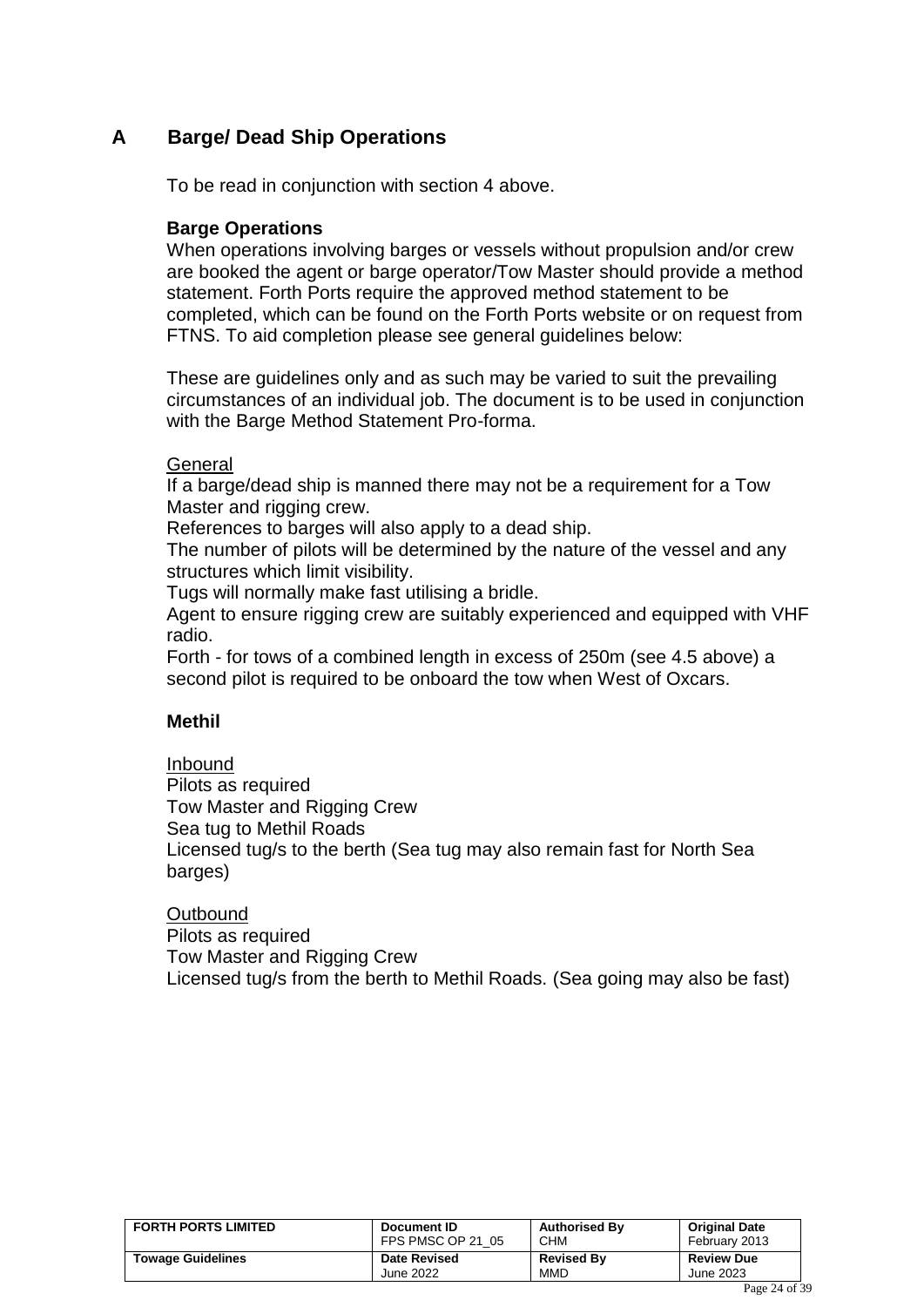### **Burntisland**

#### Inbound

One Pilot joins sea tug at Fairway Buoy/No.3 Buoy Licensed tug escort from No.3 (available to pick up emergency towline) Tow Master, Rigging crew and second pilot (if required) join barge at Burntisland Roads Licensed tug/s take over tow to berth Pilot transfers from sea tug to barge Sea tug to remain until barge safely berthed

### **Outbound**

Pilots as required Tow Master and Rigging Crew Licensed tug/s make fast at berth At Burntisland Roads one pilot transfers to sea tug Sea tug makes fast Second pilot (if required), Tow Master and rigging crew departs barge Licensed tug escort to No.3 (available to pick up emergency towline)

### **Leith**

#### Inbound

One Pilot joins sea tug at Fairway Buoy/Narrow Deep Licensed tug escort from Narrow Deep (available to pick up emergency towline)

Tow Master, Rigging crew and, if necessary, second pilot join barge at Leith Roads

Two licensed tugs take over tow to berth Pilot transfers from sea tug to barge

Sea tug to remain until barge safely berthed

### **Outbound**

Pilots as required Tow Master and Rigging Crew Licensed tug/s make fast at berth At Leith Roads one pilot transfers to sea tug Sea tug makes fast Rigging crew departs barge (and second pilot) Licensed tug escort to Narrow Deep (available to pick up emergency towline) *Transfer of tow in the lock will not normally be considered owing to the possibility of delays. In exceptional circumstances, the Harbour Master may grant permission depending on the prevailing situation and conditions.*

| <b>FORTH PORTS LIMITED</b> | Document ID         | <b>Authorised By</b> | <b>Original Date</b> |  |
|----------------------------|---------------------|----------------------|----------------------|--|
|                            | FPS PMSC OP 21 05   | <b>CHM</b>           | February 2013        |  |
| <b>Towage Guidelines</b>   | <b>Date Revised</b> | <b>Revised By</b>    | <b>Review Due</b>    |  |
|                            | June 2022           | <b>MMD</b>           | June 2023            |  |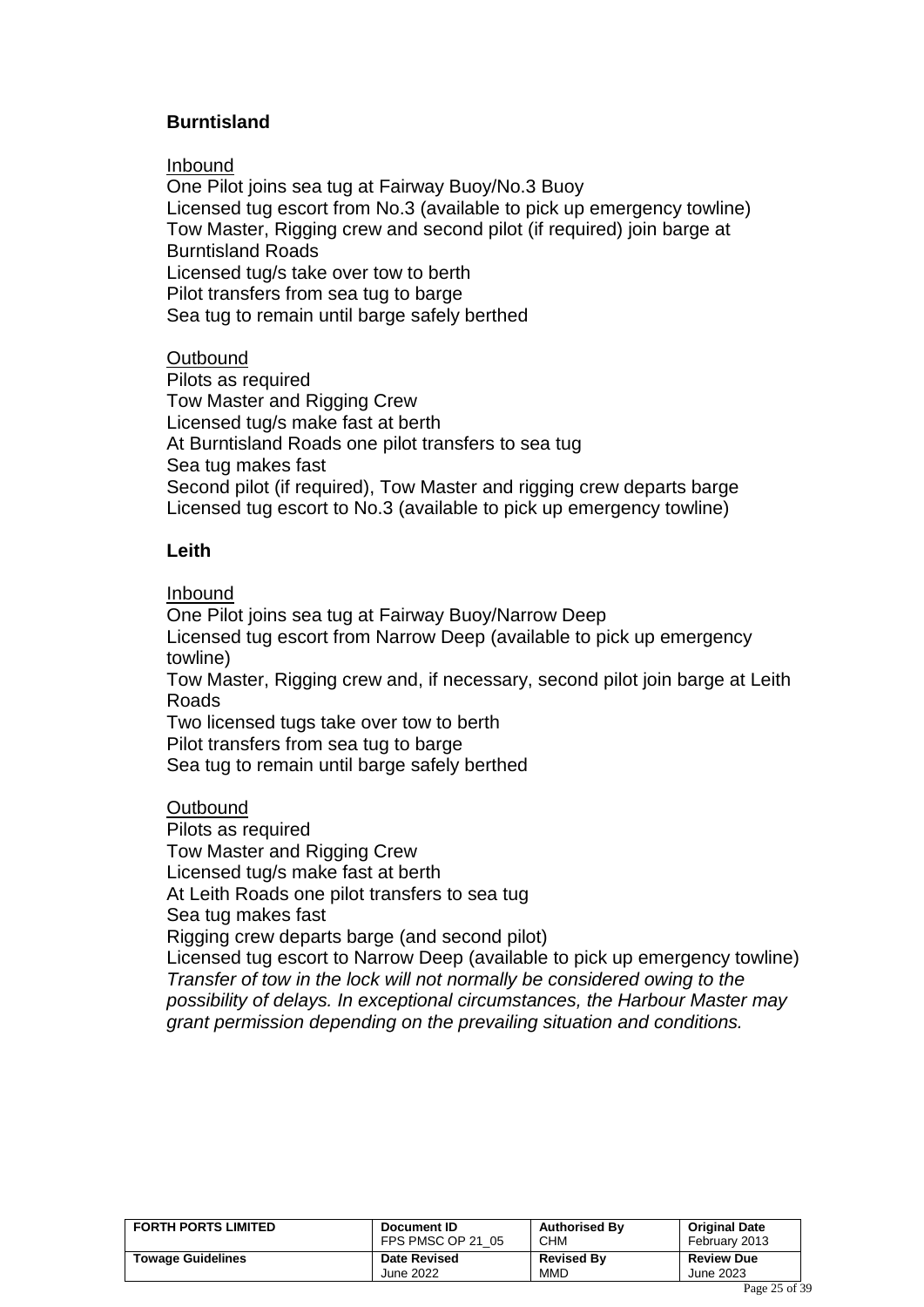### **Rosyth**

Inbound

One Pilot joins sea tug at Fairway Buoy/No.3 Buoy Licensed tug escort from No.3 (available to pick up emergency towline) Tow Master, Rigging crew and second pilot (if required) join barge in the vicinity of No.19 Buoy Licensed tug/s take over tow to berth Pilot transfers from sea tug to barge Sea tug to remain until barge safely berthed

#### **Outbound**

Pilots as required

Tow Master and Rigging Crew

Licensed tug/s make fast at berth (The Sea going tug may be permitted to make fast at a river berth in circumstances whereby the abilities of the tug are known to the pilots. If so, a pilot must be present on the sea tug and at least one on the barge. Two licensed tugs to be in attendance, at least one of which to be made fast until No.19 buoy)

At No.19 buoy one pilot transfers to sea tug (if sea tug not made fast) Sea tug makes fast (if not made fast at the berth)

Second pilot and rigging crew departs barge

Licensed tug escort to No.3 (available to pick up emergency towline)

### **Grangemouth**

Inbound

One Pilot joins sea tug at Fairway Buoy/No.3 Buoy

Licensed tug\* escort from No.3 (available to pick up emergency towline) Tow Master, Rigging crew and, if necessary, second pilot join barge in the vicinity of No.19 Buoy. Licensed tug/s take over tow to berth (second licensed tug may or may not be made fast)

Pilot transfers from sea tug to barge/lead tug

Second tug\* (if required) to be made fast by Hen & Chickens

Sea tug to remain until barge safely berthed

### **Outbound**

Pilots as required.

Tow Master and Rigging Crew

Two licensed tugs\* make fast at berth and remain so until Hen & Chickens (the tugs from berth should complete the job to buoy's No.19/No.3) Pilot transfer to lead tug in lock (if one pilot)

Second tug to remain fast or in attendance until sea tug made fast at No.19 Buoy

At No.19 buoy pilot transfers to sea tug

Sea tug makes fast

Rigging crew departs barge

Licensed tug escort to No.3 (available to pick up emergency towline)

| <b>FORTH PORTS LIMITED</b> | Document ID         | <b>Authorised By</b> | <b>Original Date</b> |  |
|----------------------------|---------------------|----------------------|----------------------|--|
|                            | FPS PMSC OP 21 05   | <b>CHM</b>           | February 2013        |  |
| <b>Towage Guidelines</b>   | <b>Date Revised</b> | <b>Revised By</b>    | <b>Review Due</b>    |  |
|                            | June 2022           | <b>MMD</b>           | June 2023            |  |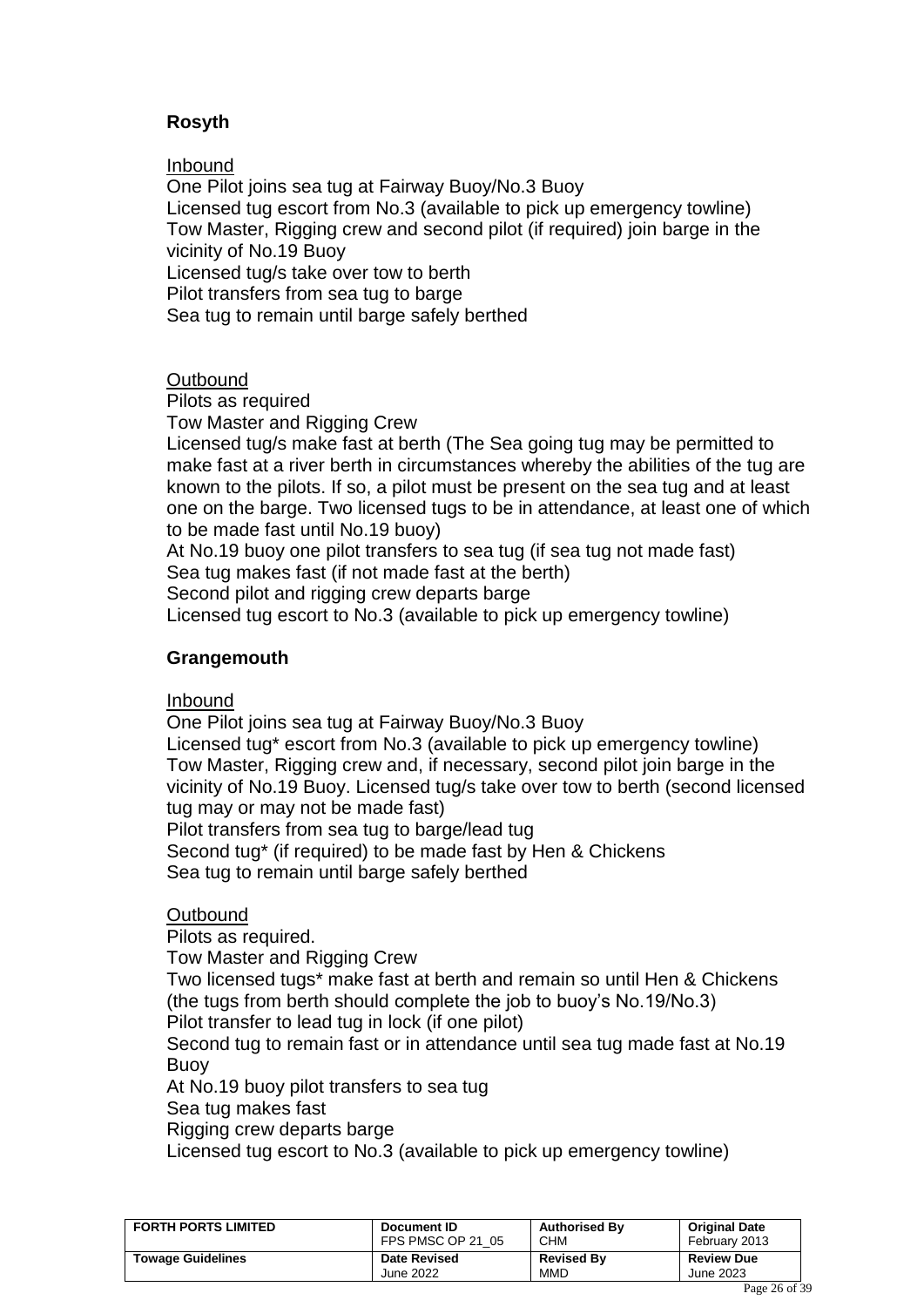*Transfer of tow in the lock will not normally be considered owing to the possibility of delays. In exceptional circumstances, the Harbour Master may grant permission depending on the prevailing situation and conditions.*

\*Grangemouth Towage – the same licensed tugs should undertake the operation from/to the berth to/from No.19/No.3 buoys.

#### **Dundee**

### Inbound

Pilot boards the sea tug at The Bar.

Rigging crew to join the barge at the Fairway

Aft tug to be made fast at Fairway after recovery of emergency towing gear Sea tug to remain secure until the barge is safely berthed

Second pilot to board the barge in the vicinity of the Castle

Second tug to be made fast on the vicinity of the Castle / Newcome Buoy as required

Handover of manoeuvre from tug pilot to barge pilot to happen verbally at an agreed time

### **Outbound**

Two licensed tugs\* make fast on the berth

Sea tug makes fast on the berth

Licensed tug escort to The Bar

Barge pilot to conduct departure manoeuver until well clear of the berth, before handing over to tug pilot

Barge pilot to disembark either after the Newcome Buoy or after the Horseshoe Buoy but in any case only once verbally agreed with the lead tug pilot.

Second tug can be disconnected after Sea Tug is on tight tow and has full control of the barge (agreed between pilot and Sea Tug Master).

Aft tug to remain connected until at least after the Lady Buoys, at which point it will be at the sole discretion of the tug pilot when to release the aft tug and will be dependent on the towing behaviour of the particular barge under tow. Rigging crew to depart once completed necessary operations and after verbal agreement with tug pilot (dependent on what point aft tug can be disconnected) but in any case, not to be before the Lady Buoys.

### **General**

At the pre-move meetings, the barge operator to make a formal declaration that the means of access to the barge will be safe and manned in accordance with accepted practices and be able to expand on how that will be achieved, to the satisfaction of the Pilots.

Two pilot operations to be conducted in daylight hours only.

As Barge Pro-Forma is required to be submitted at least 24h before planned movement, 2nd Pilot (off duty) to also be informed at least 24h prior to operations (more if possible) commencing and other planned traffic movements are considered and scheduled accordingly.

| <b>FORTH PORTS LIMITED</b> | Document ID         | <b>Authorised By</b> | <b>Original Date</b> |
|----------------------------|---------------------|----------------------|----------------------|
|                            | FPS PMSC OP 21 05   | <b>CHM</b>           | February 2013        |
| <b>Towage Guidelines</b>   | <b>Date Revised</b> | <b>Revised By</b>    | <b>Review Due</b>    |
|                            | June 2022           | <b>MMD</b>           | June 2023            |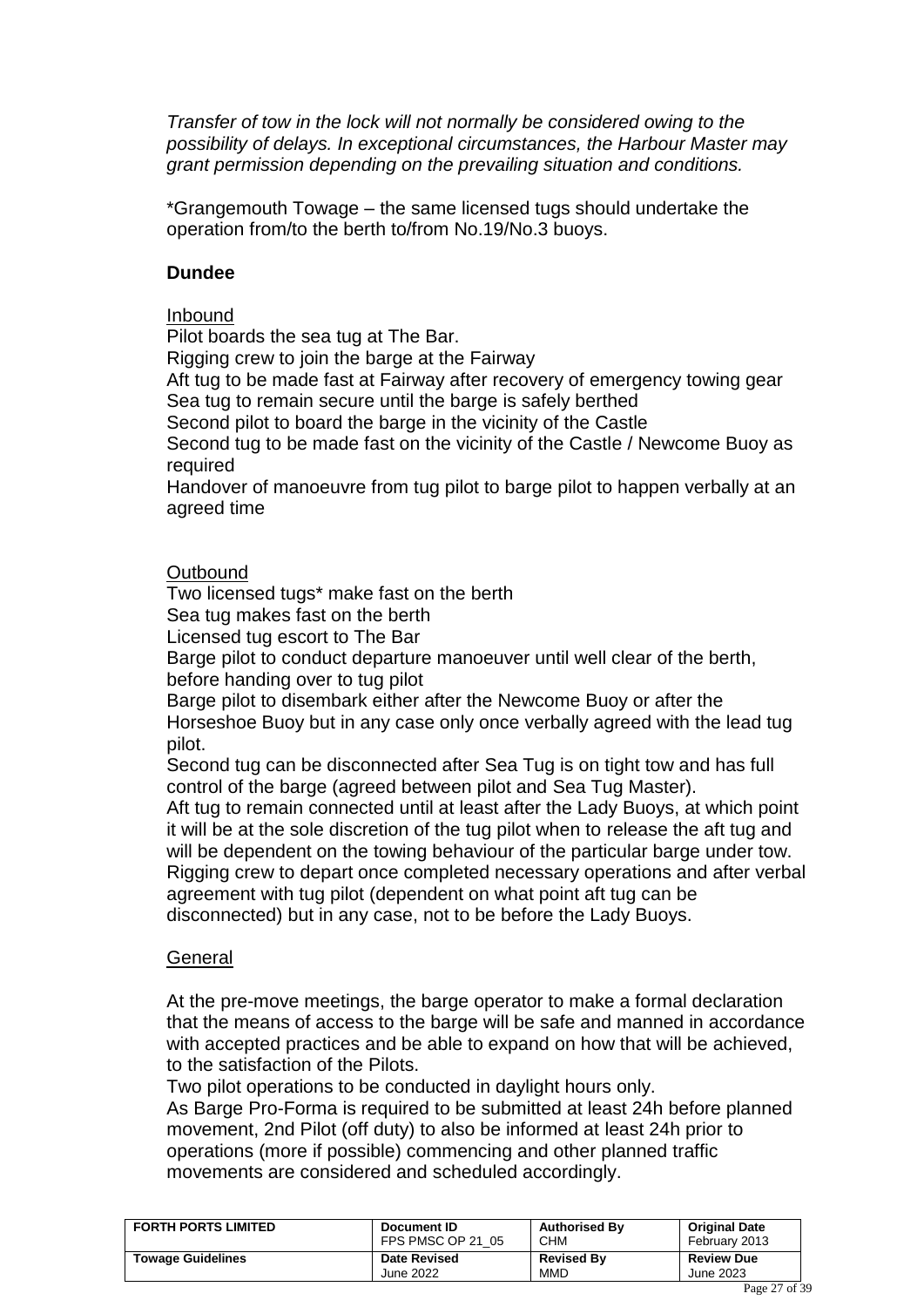Agents and operators of barges are reminded that only tugs licensed by Forth Ports can undertake towage operations within the ports on the Forth and Tay. Unless otherwise approved by the harbour Authority, crews from harbour tugs are not contracted to either provide mooring ropes or act as riggers or boatmen for the movement of barges/unmanned vessels. Harbour tugs will not be used to transfer personnel; such transfers will be conducted by pilot boat for pilots and by workboat for other personnel.

The barge proforma must be completed by the agent/operator and approved by the pilot and FTNS before operations commence.

\*Rig moves in Dundee will require four licenced harbour tugs. For further information, please refer to the Port of Dundee Rigmove Guidelines *<https://www.forthports.co.uk/marine/ftns/>*

| <b>FORTH PORTS LIMITED</b> | Document ID         | <b>Authorised By</b> | <b>Original Date</b> |  |
|----------------------------|---------------------|----------------------|----------------------|--|
|                            | FPS PMSC OP 21 05   | <b>CHM</b>           | February 2013        |  |
| <b>Towage Guidelines</b>   | <b>Date Revised</b> | <b>Revised By</b>    | <b>Review Due</b>    |  |
|                            | June 2022           | <b>MMD</b>           | June 2023            |  |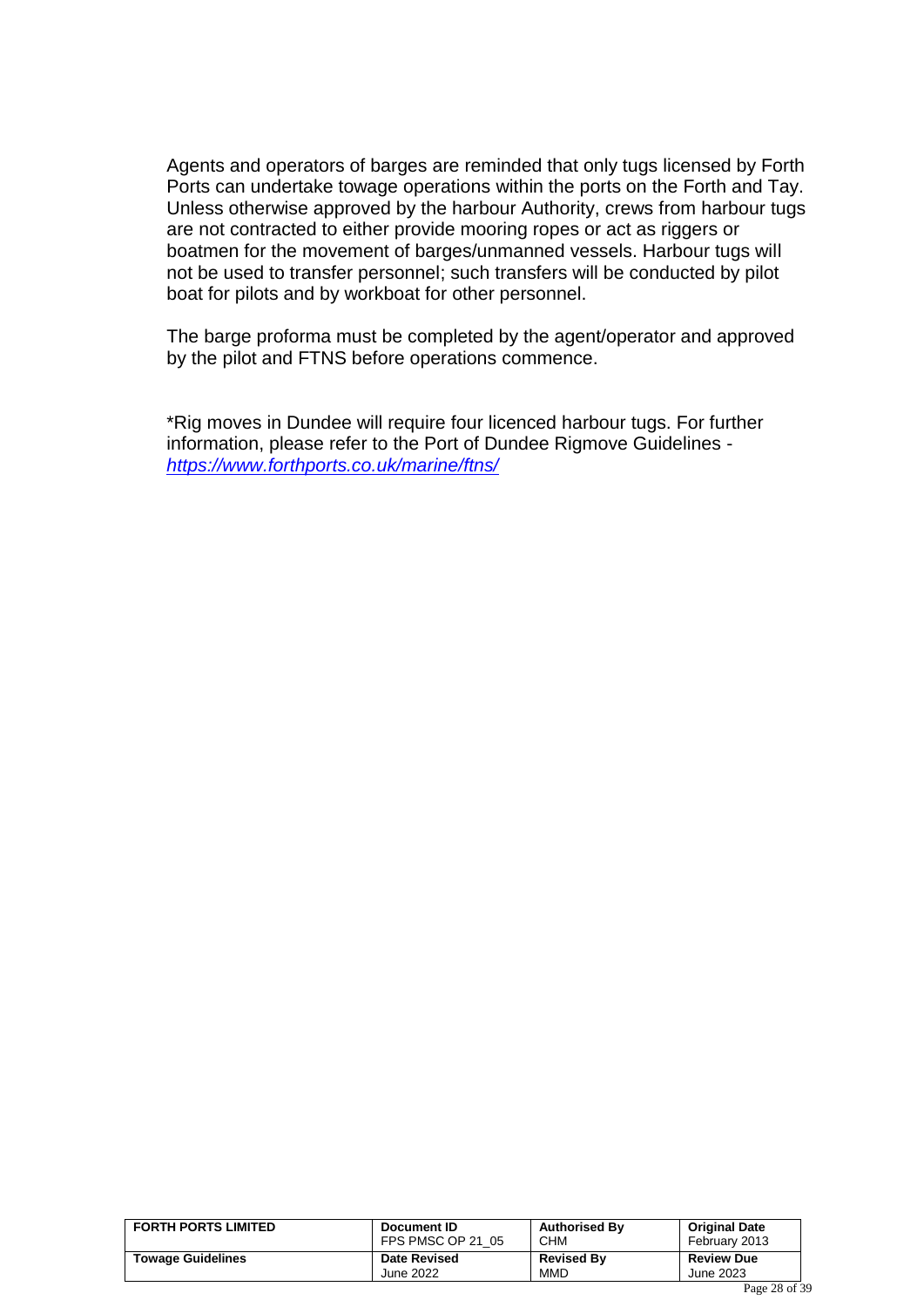### <span id="page-28-0"></span>**B Bollard Pull Requirement**

The following tables have been produced to assist determining towage requirements with respect to windage. Tidal calculations have not been modelled owing to the general requirement for slack water movements.

|     |      | Vessel Height in Metres |      |      |           |      |      |      |      |      |      |      |      |      |                  |
|-----|------|-------------------------|------|------|-----------|------|------|------|------|------|------|------|------|------|------------------|
| LOA | 5    | 7.5                     | 10   | 12.5 | <b>15</b> | 17.5 | 20   | 22.5 | 25   | 27.5 | 30   | 32.5 | 35   | 37.5 | <b>40</b>        |
| 50  | 250  | 375                     | 500  | 625  | 750       | 875  | 1000 | 1125 | 1250 | 1375 | 500  | 1625 | 1750 | 1875 | 2000             |
| 75  | 375  | 563                     | 750  | 938  | 1125      | 1313 | 1500 | 1688 | 1875 | 2063 | 2250 | 2438 | 2625 | 2813 | 3000             |
| 100 | 500  | 750                     | 1000 | 1250 | 1500      | 1750 | 2000 | 2250 | 2500 | 2750 | 3000 | 3250 | 3500 | 3750 | 4000             |
| 125 | 625  | 938                     | 1250 | 563  | 1875      | 2188 | 2500 | 2813 | 3125 | 3438 | 3750 | 4063 | 4375 | 4688 | 5000             |
| 150 | 750  | 1125                    | 1500 | 1875 | 2250      | 2625 | 3000 | 3375 | 3750 | 4125 | 4500 | 4875 | 5250 | 5625 | 6000             |
| 175 | 875  | 1313                    | 1750 | 2188 | 2625      | 3063 | 3500 | 3938 | 4375 | 4813 | 5250 | 5688 | 6125 | 6563 | 7000             |
| 200 | 1000 | 1500                    | 2000 | 2500 | 3000      | 3500 | 4000 | 4500 | 5000 | 5500 | 6000 | 6500 | 7000 | 7500 | 8000             |
| 225 | 1125 | 1688                    | 2250 | 2813 | 3375      | 3938 | 4500 | 5063 | 5625 | 6188 | 6750 | 7313 | 7875 | 8438 | 9000             |
| 250 | 1250 | 1875                    | 2500 | 3125 | 3750      | 4375 | 5000 | 5625 | 6250 | 6875 | 7500 | 8125 | 8750 | 9375 | 10000            |
| 275 | 1375 | 2063                    | 2750 | 3438 | 4125      | 4813 | 5500 | 6188 | 6875 | 7563 | 8250 | 8938 | 9625 |      | 1031311000       |
| 300 | 1500 | 2250                    | 3000 | 3750 | 4500      | 5250 | 6000 | 6750 | 7500 | 8250 | 9000 | 9750 |      |      | 1050011250112000 |

#### **Determine lateral surface area**

### **Determine Bollard Pull**

|                      |                | Wind speed in knots |    |    |     |     |     |     |     |     |
|----------------------|----------------|---------------------|----|----|-----|-----|-----|-----|-----|-----|
| Lateral              |                |                     |    |    |     |     |     |     |     |     |
| <b>lsurface Area</b> |                |                     |    |    |     |     |     |     |     |     |
| (m2)                 | 5              | 10                  | 15 | 20 | 25  | 30  | 35  | 40  | 45  | 50  |
| 0                    | O              |                     | 2  | 4  | 6   | 9   | 12  | 16  | 20  | 25  |
| 1000                 |                | 2                   | 5  | 8  | 13  | 18  | 25  | 32  | 41  | 50  |
| 1500                 |                | 3                   |    | 12 | 19  | 27  | 37  | 48  | 61  | 75  |
| 2000                 |                | 4                   | 9  | 16 | 25  | 36  | 49  | 64  | 81  | 100 |
| 2500                 |                | 5                   | 11 | 20 | 31  | 45  | 61  | 80  | 101 | 125 |
| 3000                 | $\overline{c}$ | 6                   | 14 | 24 | 38  | 54  | 74  | 96  | 122 | 150 |
| 3500                 | $\overline{c}$ | 7                   | 16 | 28 | 44  | 63  | 86  | 112 | 142 | 175 |
| 4000                 | $\overline{c}$ | 8                   | 18 | 32 | 50  | 72  | 98  | 128 | 162 | 200 |
| 4500                 | $\overline{c}$ | 9                   | 20 | 36 | 56  | 81  | 110 | 144 | 182 | 225 |
| 5000                 | 3              | 10                  | 23 | 40 | 63  | 90  | 123 | 160 | 203 | 250 |
| 5500                 | 3              | 11                  | 25 | 44 | 69  | 99  | 135 | 176 | 223 | 275 |
| 6000                 | 3              | 12                  | 27 | 48 | 75  | 108 | 147 | 192 | 243 | 300 |
| 6500                 | 3              | 13                  | 29 | 52 | 81  | 117 | 159 | 208 | 263 | 325 |
| 7000                 | 4              | 14                  | 32 | 56 | 88  | 126 | 172 | 224 | 284 | 350 |
| 7500                 | 4              | 15                  | 34 | 60 | 94  | 135 | 184 | 240 | 304 | 375 |
| 8000                 | 4              | 16                  | 36 | 64 | 100 | 144 | 196 | 256 | 324 | 400 |
| 8500                 | 4              | 17                  | 38 | 68 | 106 | 153 | 208 | 272 | 344 | 425 |
| 9000                 | 5              | 18                  | 41 | 72 | 113 | 162 | 221 | 288 | 365 | 450 |
| 9500                 | 5              | 19                  | 43 | 76 | 119 | 171 | 233 | 304 | 385 | 475 |
| 10000                | 5              | 20                  | 45 | 80 | 125 | 180 | 245 | 320 | 405 | 500 |
| 10500                | 5              | $\overline{21}$     | 47 | 84 | 131 | 189 | 257 | 336 | 425 | 525 |
| 11000                | 6              | 22                  | 50 | 88 | 138 | 198 | 270 | 352 | 446 | 550 |
| 11500                | 6              | 23                  | 52 | 92 | 144 | 207 | 282 | 368 | 466 | 575 |
| 12000                | 6              | 24                  | 54 | 96 | 150 | 216 | 294 | 384 | 486 | 600 |

| <b>FORTH PORTS LIMITED</b> | Document ID<br>FPS PMSC OP 21 05 | <b>Authorised By</b><br><b>CHM</b> | <b>Original Date</b><br>February 2013 |  |
|----------------------------|----------------------------------|------------------------------------|---------------------------------------|--|
| <b>Towage Guidelines</b>   | <b>Date Revised</b>              | <b>Revised By</b>                  | <b>Review Due</b>                     |  |
|                            | June 2022                        | <b>MMD</b>                         | June 2023                             |  |
|                            |                                  |                                    | $D_{2} = 20 - 5$                      |  |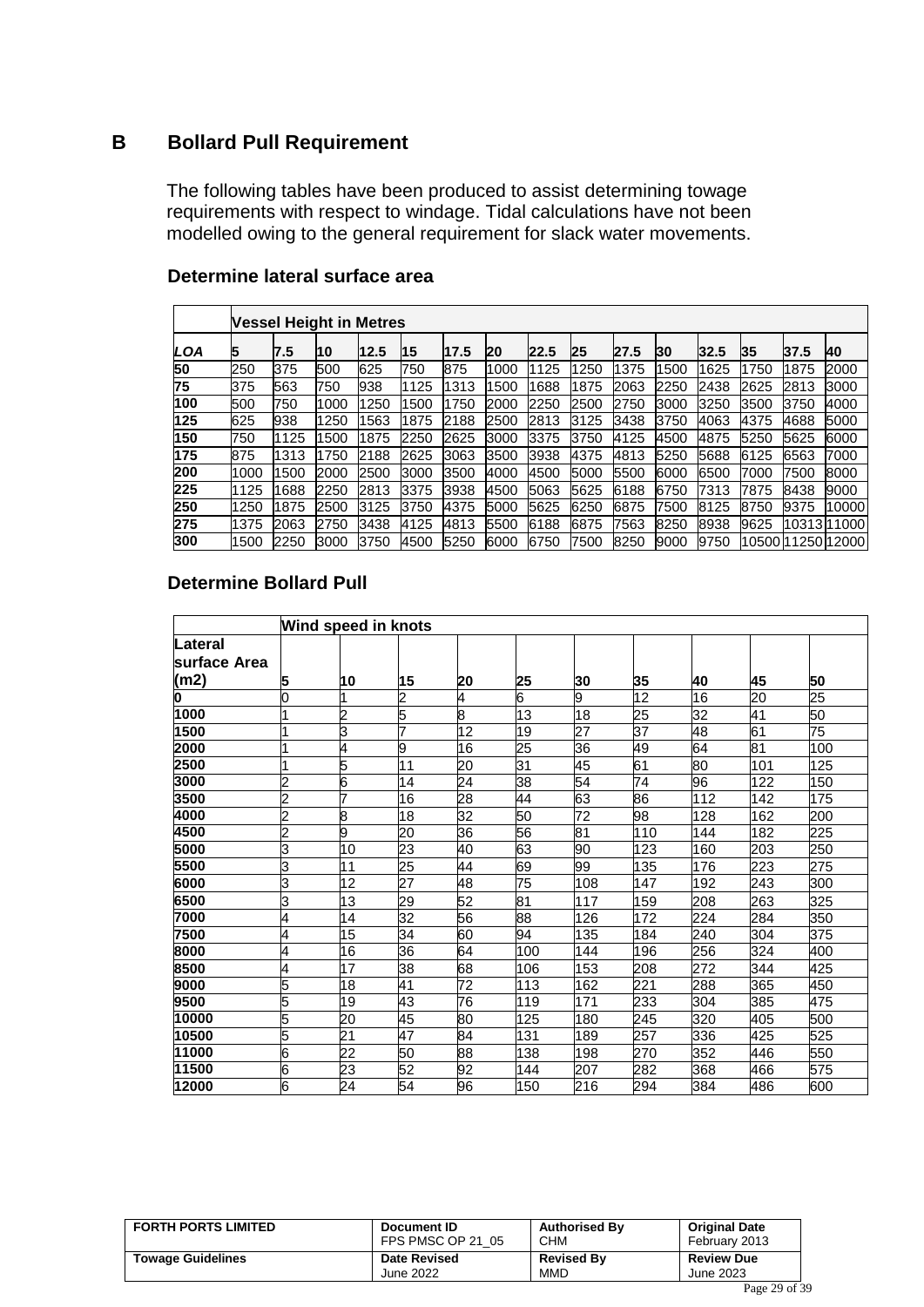#### **Assess Bollard Pull Requirements**.

Factors such as tug reserve power to pull a ship up against wind, direction of tow, actual bollard pull, tug synchronisation & position, propeller wash against hull will invariably also need to be taken into account.

#### **Worked Examples**

The following table compares the number of tugs suggested by `Bollard Pull` table with the Marine Guidelines. In each case the Marine Guidelines would require more tugs.

| <b>LOA</b> | Height | M <sup>2</sup> | Tonnes @ 15<br><b>Knots from</b><br>table | Tugs | <b>Guidelines</b> |
|------------|--------|----------------|-------------------------------------------|------|-------------------|
| 100        | 12.4   | 1250           | 6                                         |      | 0/1               |
| 125        | 13.4   | 2000           | 9                                         |      | 1/2               |
| 150        | 14.4   | 2500           | 11                                        |      | ⌒                 |
| 175        | 17.1   | 3000           | 14                                        |      | 2                 |
| 180        | 22.0   | 4000           | 18                                        |      | 2                 |

Container Vessels (4 high)

| <b>FORTH PORTS LIMITED</b> | Document ID         | <b>Authorised By</b> | <b>Original Date</b> |  |
|----------------------------|---------------------|----------------------|----------------------|--|
|                            | FPS PMSC OP 21 05   | <b>CHM</b>           | February 2013        |  |
| <b>Towage Guidelines</b>   | <b>Date Revised</b> | <b>Revised By</b>    | <b>Review Due</b>    |  |
|                            | June 2022           | MMD                  | June 2023            |  |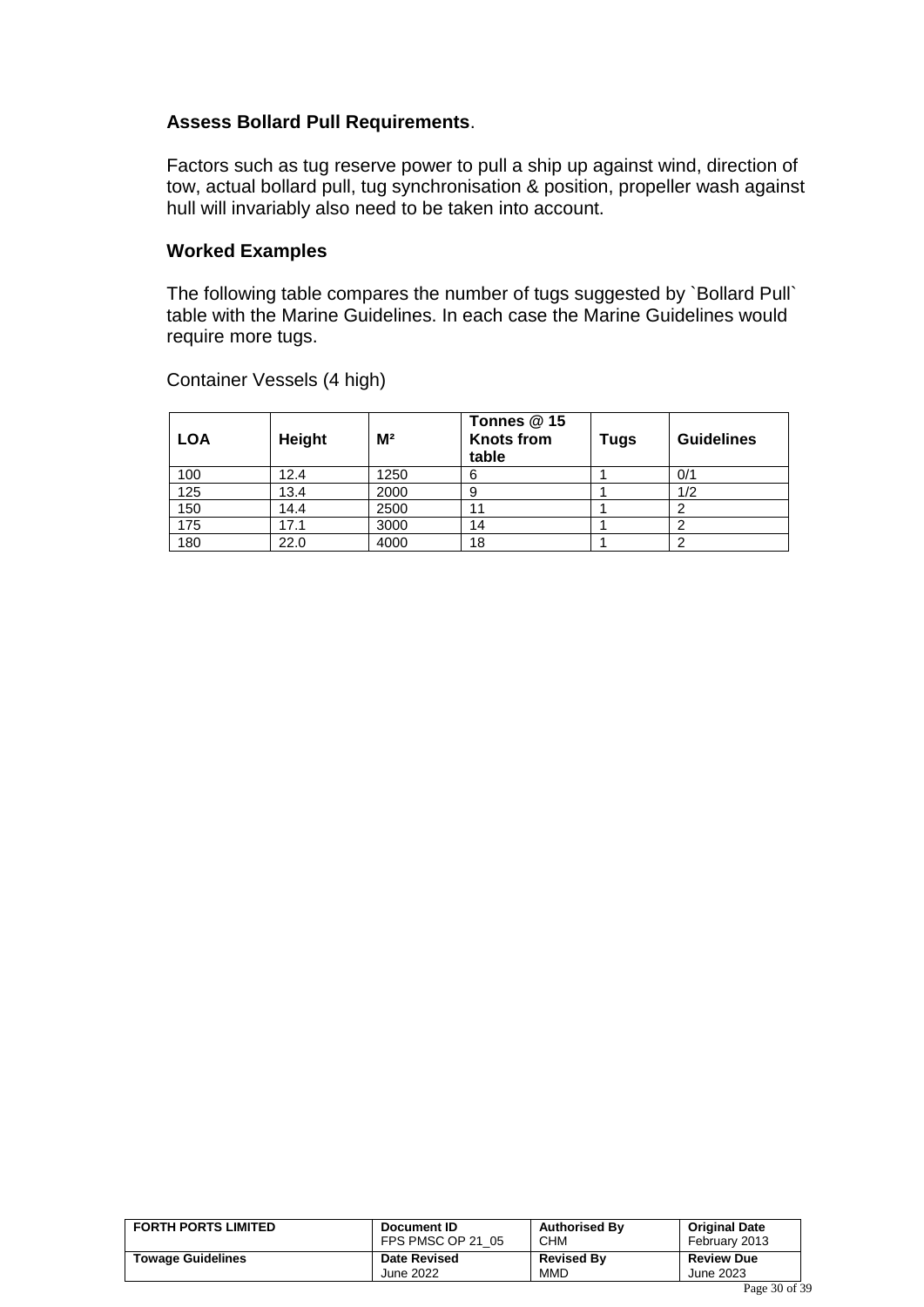### <span id="page-30-0"></span>**C MAIB Recommendations**

Summarised below are conclusions made by the MAIB (Dutch Safety Board in the case of the Fairplay 22) following incidents with the tug's concerned.

### **Flying Phantom**

### **River Clyde 19th December 2007**

### **3 Fatalities & 1 Injury**

Tug girted & sank in thick fog

### **Conclusions**

Tow Line Emergency Release did not act quickly enough

- $\Rightarrow$  Limits for Towing in Restricted Visibility
- $\Rightarrow$  No formal Pre Towage Checks resulted in engine room door being left open
- $\Rightarrow$  Bridge ergonomics & crew experience in restricted visibility in confined waters
- $\Rightarrow$  Procedures & risk assessments not robust
- $\Rightarrow$  Lessons from an accident at one port are not always being learnt at another

### **Ijsselstroom**

### **Peterhead 14th June 2009**

### **No Casualties**

Girting & Capsize

### **Conclusions**

- $\Rightarrow$  Lack of a bridle (or gob rope) once pull of tow and direction of thrust became misaligned, there was nothing to prevent towline leading onto the beam.
- $\Rightarrow$  Speed of tow as tug was towed stern first using engines ahead to manoeuvre, became less effective as the speed of the tow picked up
- $\Rightarrow$  Angle of deck edge immersion 7.6 degrees would have further increased angle of heel
- $\Rightarrow$  Tug would only have needed to be heeled over for 10 seconds for sufficient water to enter engine room to create 46.4 degree angle of list – allowing further flooding to continue.
- $\Rightarrow$  Lack of instruction or guidance regarding towing in "winch" or "freewheel" mode"
- $\Rightarrow$  Lack of familiarity & testing of emergency brake release

| <b>FORTH PORTS LIMITED</b> | Document ID         | <b>Authorised By</b> | <b>Original Date</b> |  |
|----------------------------|---------------------|----------------------|----------------------|--|
|                            | FPS PMSC OP 21 05   | <b>CHM</b>           | February 2013        |  |
| <b>Towage Guidelines</b>   | <b>Date Revised</b> | <b>Revised By</b>    | <b>Review Due</b>    |  |
|                            | June 2022           | MMD                  | June 2023            |  |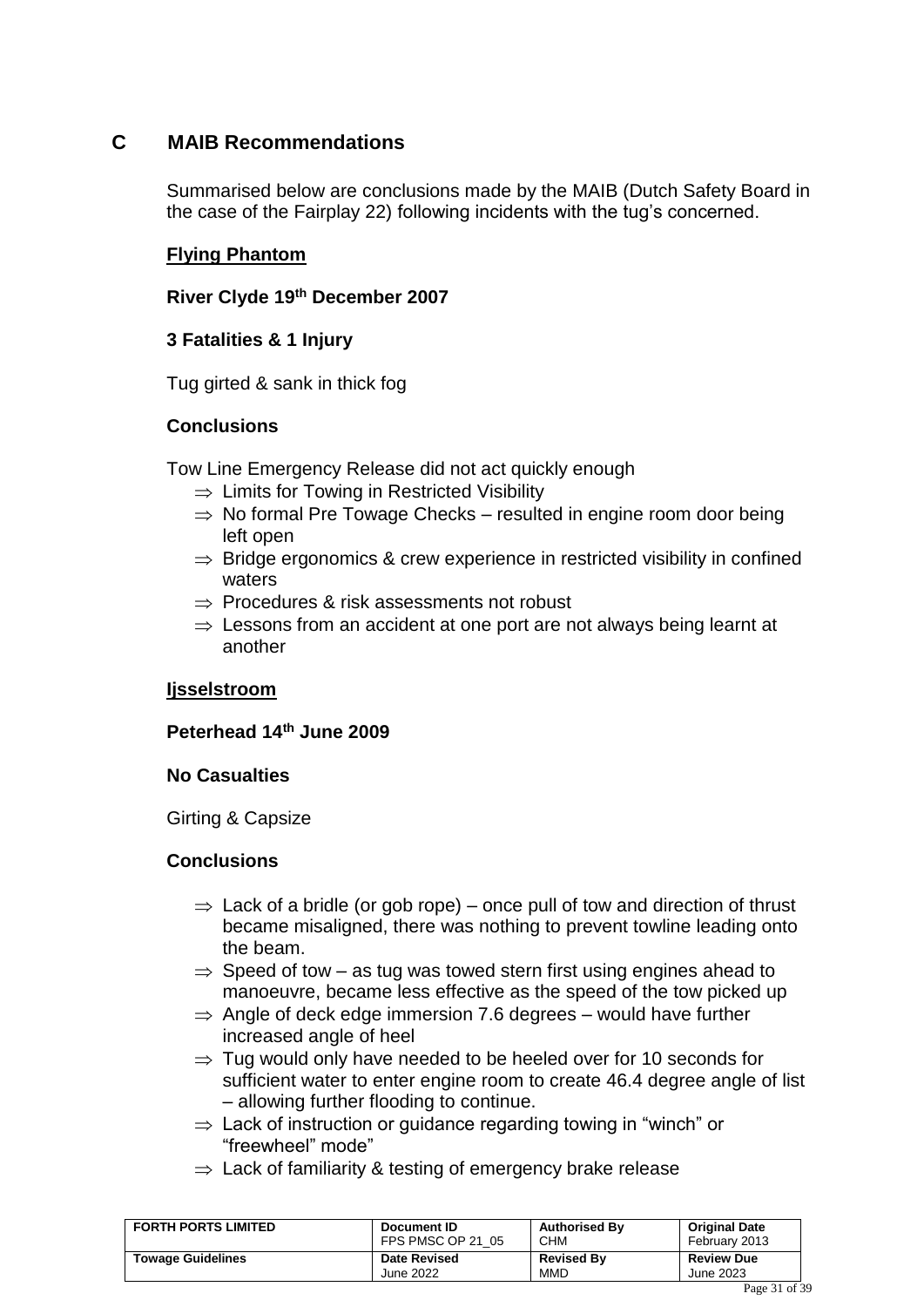- $\Rightarrow$  Lack of risk assessment or briefing (pilots, tug skippers, port)
- $\Rightarrow$  Conning position & bridge ergonomics
- $\Rightarrow$  Underestimated severity of result of girting

**Fairplay 22** (The Dutch Safety Board)

#### **Near Hook of Holland 11th November 2010**

#### **2 Fatalities, 1 Injury**

Collision & Capsize

#### **Conclusion**

- $\Rightarrow$  Capsize followed a heeling moment caused by collision, which heeled tug over to 35 degrees. Water was able to flood into engine room through vents and a watertight door which was left open. The tug was unable to right itself and capsized.
- $\Rightarrow$  Hydrodynamic forces around bow caused tug to lose position, colliding with bulbous bow and ending up broadside to bow. These forces increase with speed and proximity of tug to other vessel.
- $\Rightarrow$  Risk assessment associated with sailing close to the bow of a seagoing vessel to take measures to minimise risk. Particular attention to be paid to speed through the water.
- $\Rightarrow$  Monitor operational procedures including speed maintained during tug assistance and the closing of watertight & weathertight operations.

### **Chieftain**

### **River Thames 12th August 2011**

Collision, Capsize & Foundering

### **1 Fatality**

#### **Conclusion**

- $\Rightarrow$  Late & inappropriate action taken to avoid buoyed area & Chieftain's lack of reserve power contributed to the collision.
- $\Rightarrow$  Risk Assessment of short tow lines, the inability to lengthen the tow and appropriateness of emergency stop trials to determine a safe tow not fully recognised.
- $\Rightarrow$  Lack of formal risk assessments of vessel operations
- $\Rightarrow$  Lack of watertight integrity discipline doors & hatches left open led to downflooding
- $\Rightarrow$  Functionality of Chieftain's towing hook release system in doubt no evidence of planned maintenance
- $\Rightarrow$  Chieftain's Mate did not always wear lifejacket on deck

| <b>FORTH PORTS LIMITED</b> | Document ID         | <b>Authorised By</b> | <b>Original Date</b> |
|----------------------------|---------------------|----------------------|----------------------|
|                            | FPS PMSC OP 21 05   | <b>CHM</b>           | February 2013        |
| <b>Towage Guidelines</b>   | <b>Date Revised</b> | <b>Revised By</b>    | <b>Review Due</b>    |
|                            | June 2022           | <b>MMD</b>           | June 2023            |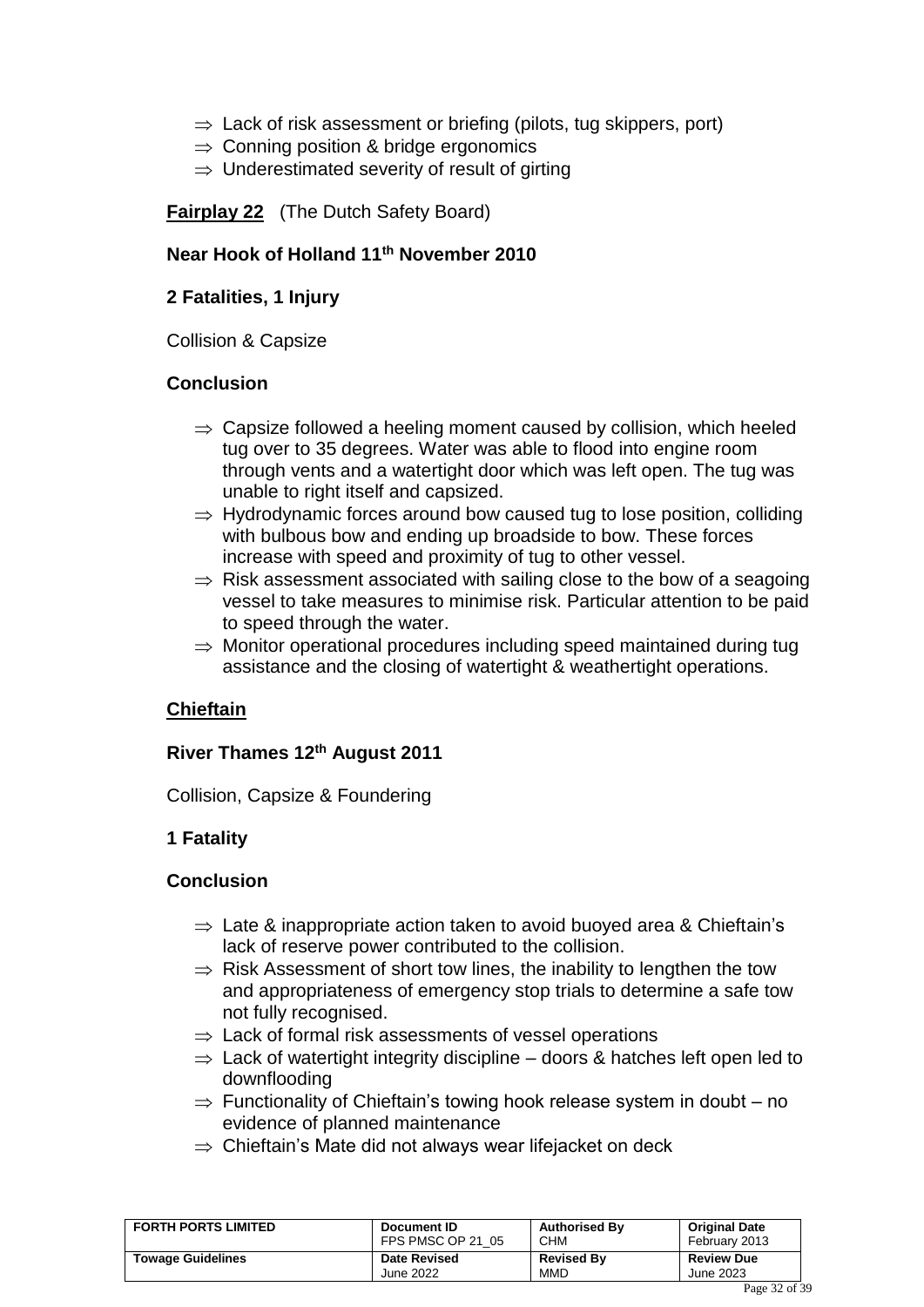- $\Rightarrow$  Dangers of overrun due to variation in speeds between tow & tug not properly recognised or considered.
- $\Rightarrow$  Lack of experience of all with push/pull configuration not recognised during planning/risk assessment of operation
- $\Rightarrow$  Method statement not provided, nor was need for it considered
- $\Rightarrow$  Loss of situational awareness in terms of positioning, monitoring & effect of tidal stream

| <b>FORTH PORTS LIMITED</b> | Document ID<br>FPS PMSC OP 21 05 | <b>Authorised By</b><br><b>CHM</b> | <b>Original Date</b><br>February 2013  |
|----------------------------|----------------------------------|------------------------------------|----------------------------------------|
| <b>Towage Guidelines</b>   | <b>Date Revised</b>              | <b>Revised By</b>                  | <b>Review Due</b>                      |
|                            | June 2022                        | <b>MMD</b>                         | June 2023                              |
|                            |                                  |                                    | $\mathbf{D}$ $\mathbf{D}$ $\mathbf{D}$ |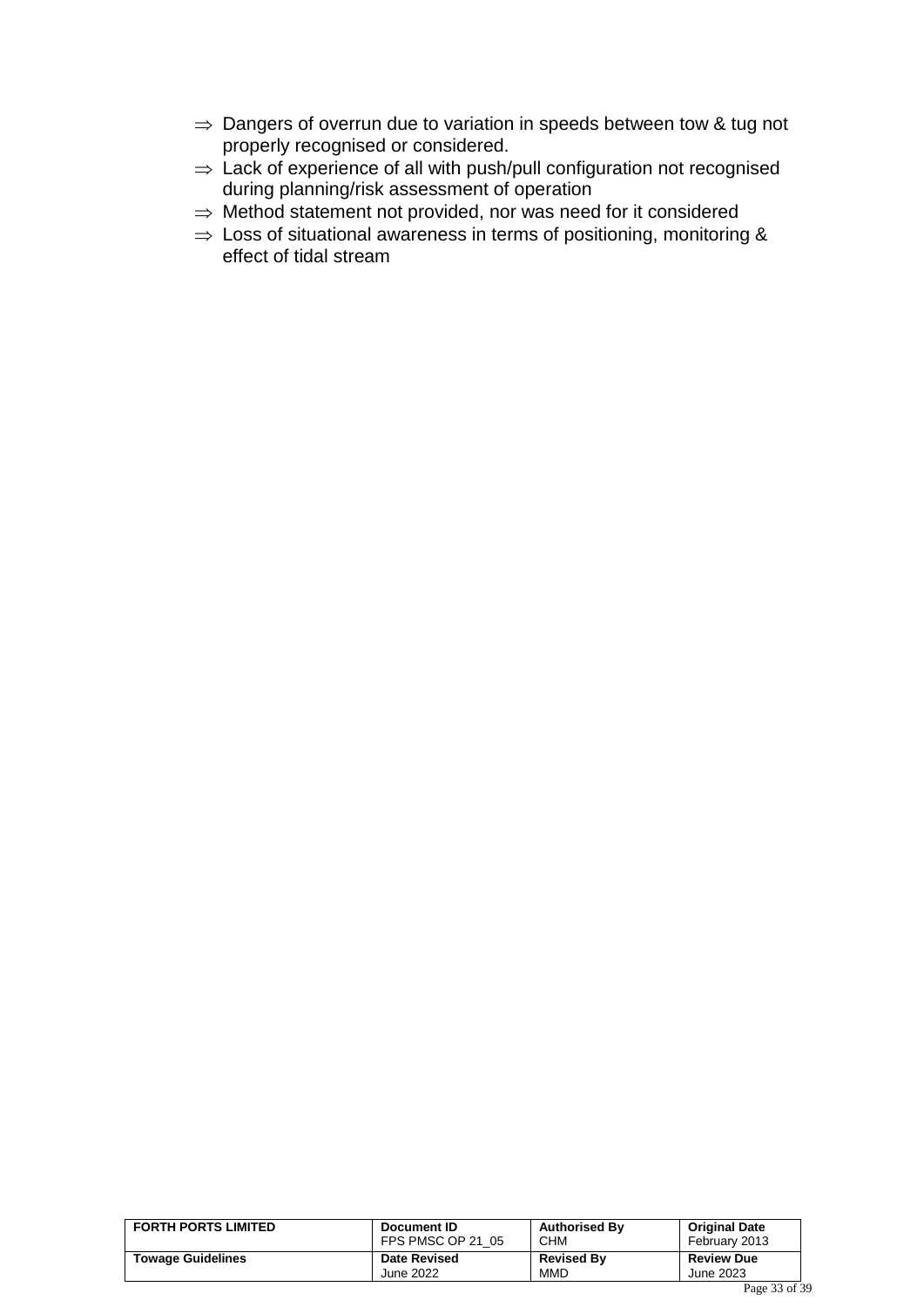### <span id="page-33-0"></span>**D Tug Types and Method of Operation**

### **Tug Types** (Illustrative examples below)

### **Tractor Tugs**

Tractor tugs are extremely manoeuvrable and are principally used for ship docking operations. There are three commonly used tractor types, Voith-Schneider (VS), Azimuth Tractor Drives ATDs and Rotor Tugs. Azimuth Stern Drive (ASD) tugs are commonly called Reverse Tractors when towing bow to bow.

### **Voith-Schneider Tractor Tug (VST)**

The term "Tractor Tug" is used where the propulsion units are located about 0.3 x LOA from the bow with the towing point located at the opposite end of the tug, close to the stern. The main difference between the azimuth stern drive and the tractor tug types is the location of the propulsion units.

The Voith-Schneider Tractor Tug (employing Voith-Schneider cycloidal propellers) was introduced for ship-handling due to its exceptional manoeuvrability and ability to rapidly change heading.

### **Azimuthing Tractor Drive (ATD)**

Tractor tugs using azimuthing propulsion units were first built as an alternative to the Voith-Schneider system, introduced some years earlier. The azimuthing units are placed in the same location as the Voith-Schneider propellers.

Differences between the Voith-Schneider tractor tug and the azimuthing tractor tug are:

Propulsion systems, cycloidal propellers verses screws in nozzles Directional Response time of Voith-Schneider tug is faster than ATD Azimuth tractor tug is more efficient (in terms of tonnes bollard pull per BHP)

### **Rotor Tugs**

Rotor tugs are tractors similar to ATDs but have an additional azimuth propulsion unit in place of the after fin/skeg.

### **Azimuthing Stern Drive (ASD) (Z-peller)**

ASD's have Azimuth Propulsion Units in place of conventional propulsion: these enable the propeller and its associated nozzle to rotate about its vertical axis (360° rotation). The position of the propulsion units is identical to that of a conventional twin-screw tug. Just as with a twin-screw tug, these propulsion units can operate independently, making it possible for the tug to move forwards, backwards, sideways and turn around its own axis with great precision. ASD Tugs can tow over the bow, normally from a bow winch, which is typical when operating in a Push Pull mode or when fast on the centre-lead aft

| <b>FORTH PORTS LIMITED</b> | Document ID         | <b>Authorised By</b> | <b>Original Date</b> |
|----------------------------|---------------------|----------------------|----------------------|
|                            | FPS PMSC OP 21 05   | <b>CHM</b>           | February 2013        |
| <b>Towage Guidelines</b>   | <b>Date Revised</b> | <b>Revised By</b>    | <b>Review Due</b>    |
|                            | June 2022           | <b>MMD</b>           | June 2023            |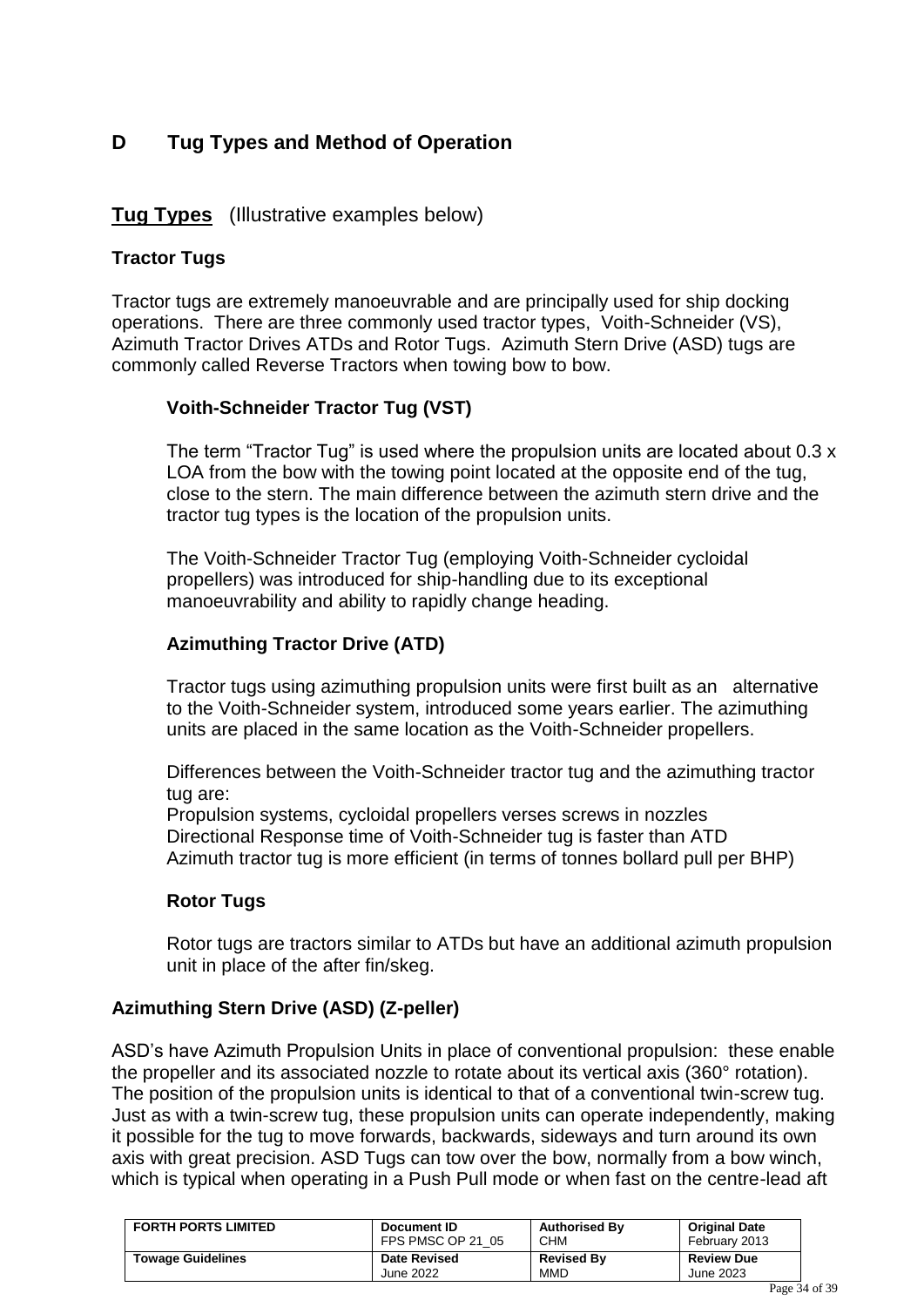and when towing bow to bow centre-lead forward. ASD tugs may have additional towing points and winches on their after decks, thus enabling them to function in a similar manner to a conventional twin-screw tug (but with increased manoeuvrability); this also facilitates towing at sea.

ASD tugs can be referred to as "reverse-tractor tugs" when towing bow to bow.

See appendix E - ASD Bow to Bow towage

### **Conventional Screw Tug**

Worldwide, the largest number of tugs belongs to this type. The towing point (e.g. towing bits, hook or winch) is located approximately 0.45 x LOA from aft. To improve their manoeuvrability, conventional screw tugs may be fitted with a steerable nozzle, a bow thruster or a retractable azimuthing bow thruster. Tugs fitted with the latter device are referred to as "Combi-Tugs".

Twin-screw conventional tugs offer increased manoeuvrability over a single-screw tug, as the two screws can be worked independently and in opposite directions, thus enabling the tug to pivot within its own length.

### **Escort Tugs**

Escorting has evolved over the last twenty years with many oil terminals invoking Active Escort as a standard safety measure.

All tugs types can perform active (made fast) and passive (running free) escorting. Large VS tugs conduct long distance active escort in Alaska and Norway: in the UK both large VS and ASD tugs perform active escort duties.

The large aft skeg of the VS and the full hull skeg of the ASD create very large towing and directional forces when operating in the indirect mode.

A recent development has been the "fin-first tug" with a fin at the bow and VS propulsion at the stern. ASD tugs have been designed with "bulbous bows" to achieve a similar result.

### **Method of Operation**

There are three principal methods of ship handling operations: On-the-line or centre-lead towing, Push-pull method Indirect Towing

| <b>FORTH PORTS LIMITED</b> | Document ID         | <b>Authorised By</b> | <b>Original Date</b> |
|----------------------------|---------------------|----------------------|----------------------|
|                            | FPS PMSC OP 21 05   | <b>CHM</b>           | February 2013        |
| <b>Towage Guidelines</b>   | <b>Date Revised</b> | <b>Revised By</b>    | <b>Review Due</b>    |
|                            | June 2022           | <b>MMD</b>           | June 2023            |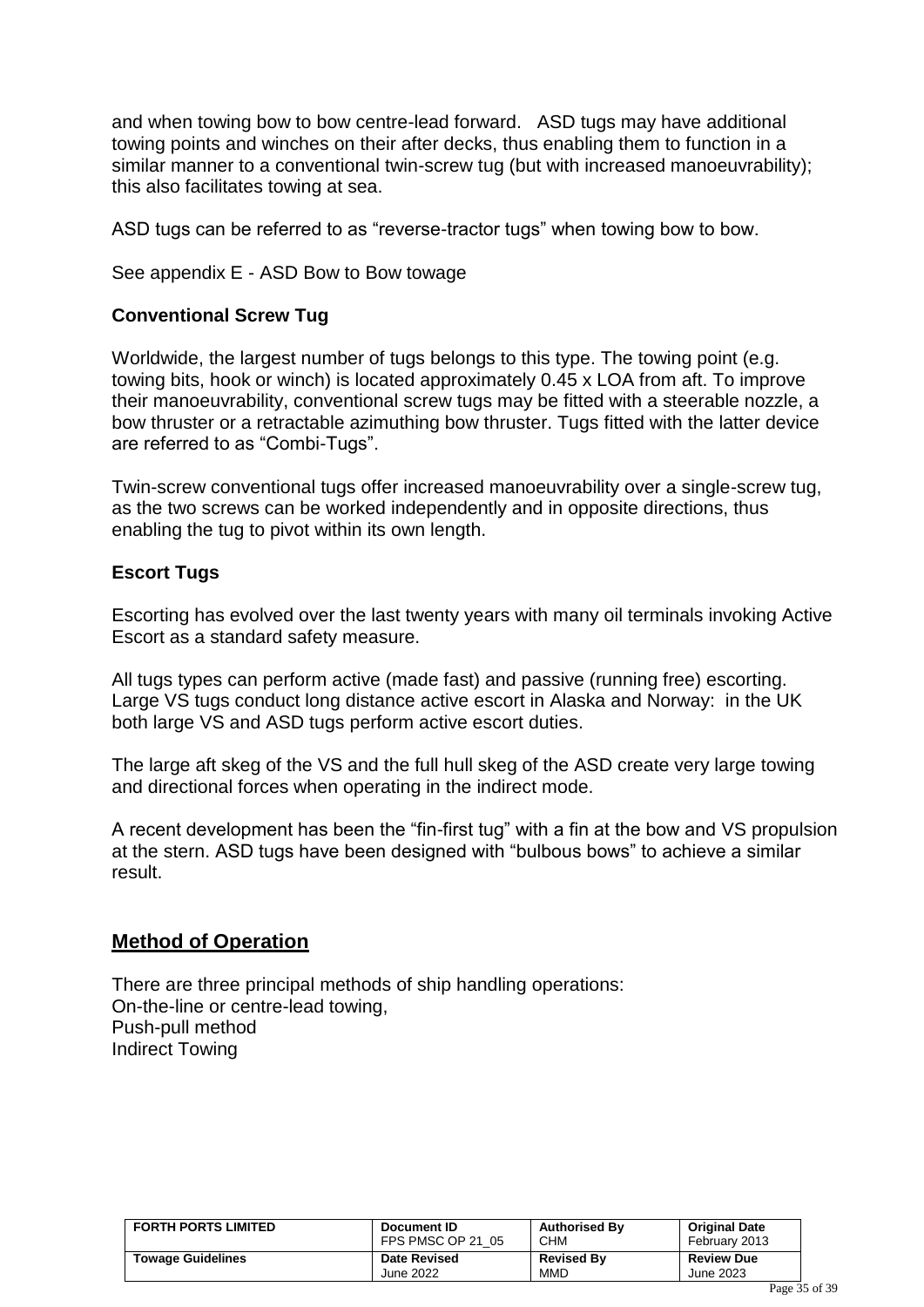### **On the Line**

"On the line" towing means that the tug is connected to the assisted vessel by a towline normally made fast on or close to the centre-lead forward or aft. This is the traditional method of harbour assistance in many European ports.

The towline is connected to the tug by a towing hook, towing winch or secured to towing bitts (all of which are known as the towing point). The location of the towing point will vary between tugs types: conventional, ASD or Tractor.

When made fast to a vessel's bow, the effectiveness of tugs towing on a line will decrease with increasing headway. This is because, as headway increases, more of the tug's power is used in maintaining its position relative to the vessel, as opposed to being applied as an assisting force through the towline.

The danger with towing on the line is the risk of girting and capsizing. Girting happens when the towline comes at right-angles to the tug. The tug is pulled bodily through the water by its tow, which can lead to deck-edge immersion, flooding and capsize; unless the towline is released in good time. The location of the towing point on ASD tugs (when operating over the bow) and Tractor tugs reduces the risk of girting.

Tugs towing centre-lead forward are also exposed to the danger of being "run down". A higher probability occurs when making fast close under the bow, a manoeuvre which must be managed very carefully.

### **Push-Pull**

The push-pull operation means that the tug is connected to the assisted vessel by a tow line (ASD and conventional tugs will use a bow line, whilst tractor tugs will use a stern line) and remains in close proximity to the vessel. This enables the tug to push on the vessel, but then check/control the vessel by pulling-back on the tow line. This method is typically used throughout the world and originated with conventional tugs in the USA closely followed by Japan and Asia.

Due to the loss of power of conventional tugs when running their propellers astern (about 25%), their ability to pull-back on the line will be limited. It is more difficult for conventional tugs to maintain position when pulling back than tugs with azimuthing propulsion units.

### **Indirect Towing**

Indirect towing is a way of enlarging the exerted force when turning and/or decelerating the tow. This mode applies only to the trailing tug, or stern tug. The tug is made fast to the vessel by a towline and is dragged by the assisted vessel. The tug uses its thrust to maintain a sheered position relative to the tow's heading whilst the towing force is generated by the drag forces acting on the tug's hull and transmitted via the towline. The drag forces on the tug can be substantially higher than the bollard pull when the speed through the water is greater than about 6 knots.

| <b>FORTH PORTS LIMITED</b> | Document ID         | <b>Authorised By</b> | <b>Original Date</b> |
|----------------------------|---------------------|----------------------|----------------------|
|                            | FPS PMSC OP 21 05   | CHM                  | February 2013        |
| <b>Towage Guidelines</b>   | <b>Date Revised</b> | <b>Revised By</b>    | <b>Review Due</b>    |
|                            | June 2022           | <b>MMD</b>           | June 2023            |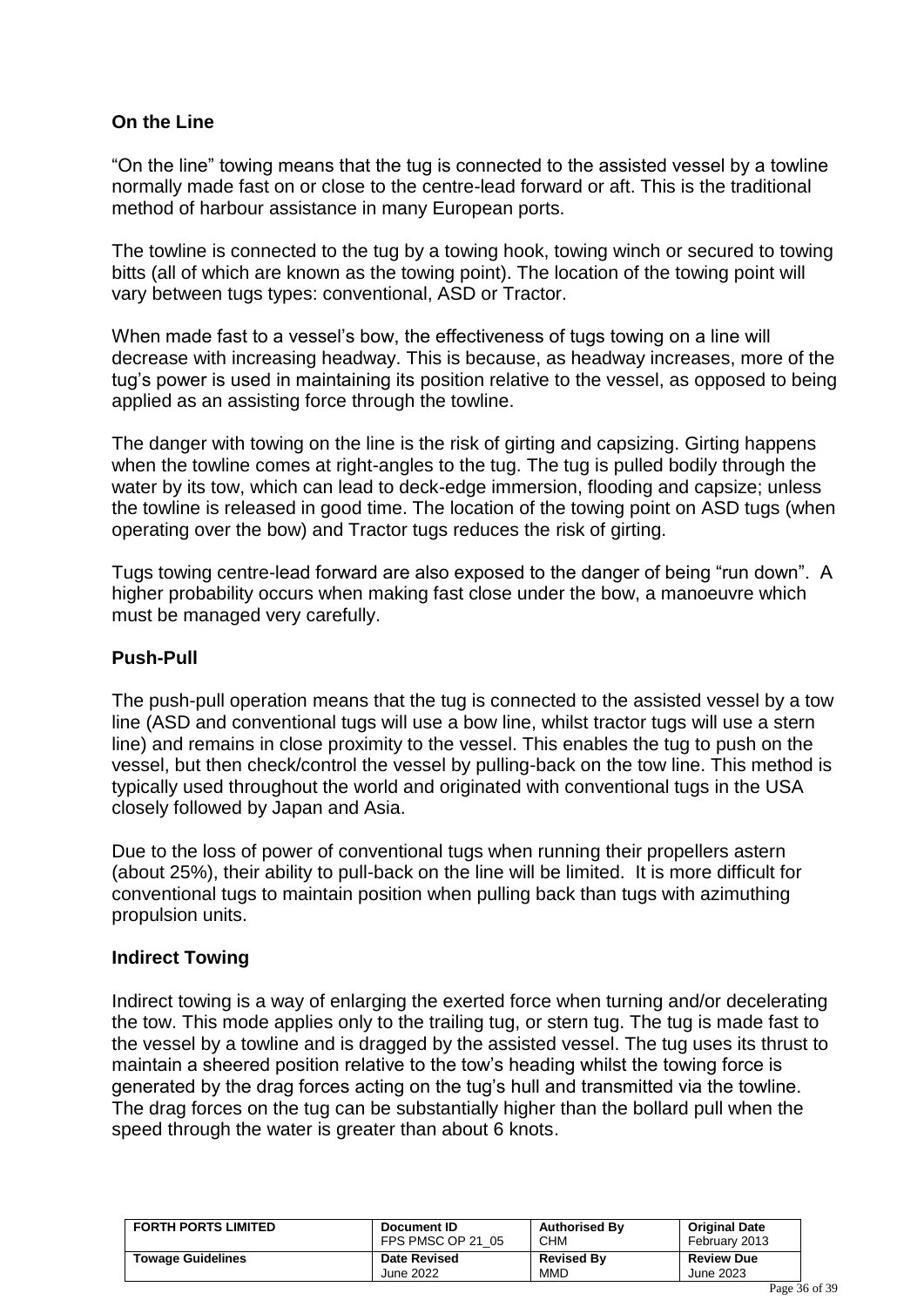With the towline at a large angle to the tug's centre line, indirect towing is a potentially dangerous manoeuvre. Indirect towing requires a highly skilled tug master to achieve the high towline forces without endangering the tug and her crew.

The advent of the purpose-built escort tug, designed for exerting such high loads, has made this operation much more predictable and controllable.



Tug Types – Illustrative examples



| <b>FORTH PORTS LIMITED</b> | Document ID         | <b>Authorised By</b> | <b>Original Date</b> |
|----------------------------|---------------------|----------------------|----------------------|
|                            | FPS PMSC OP 21 05   | <b>CHM</b>           | February 2013        |
| <b>Towage Guidelines</b>   | <b>Date Revised</b> | <b>Revised By</b>    | <b>Review Due</b>    |
|                            | June 2022           | <b>MMD</b>           | June 2023            |
|                            |                     |                      |                      |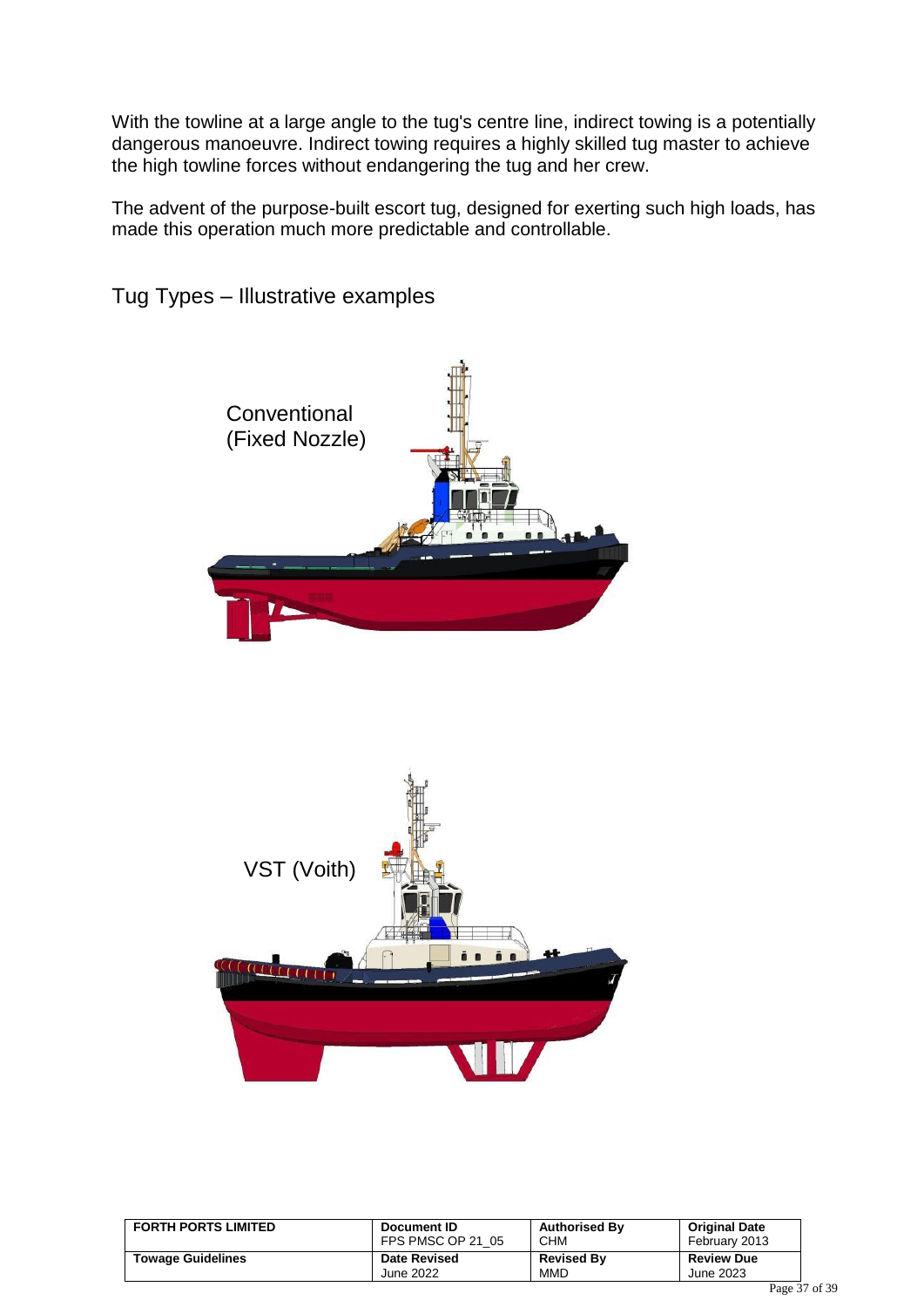



| <b>FORTH PORTS LIMITED</b> | Document ID         | <b>Authorised By</b> | <b>Original Date</b> |
|----------------------------|---------------------|----------------------|----------------------|
|                            | FPS PMSC OP 21 05   | <b>CHM</b>           | February 2013        |
| <b>Towage Guidelines</b>   | <b>Date Revised</b> | <b>Revised By</b>    | <b>Review Due</b>    |
|                            | June 2022           | <b>MMD</b>           | June 2023            |